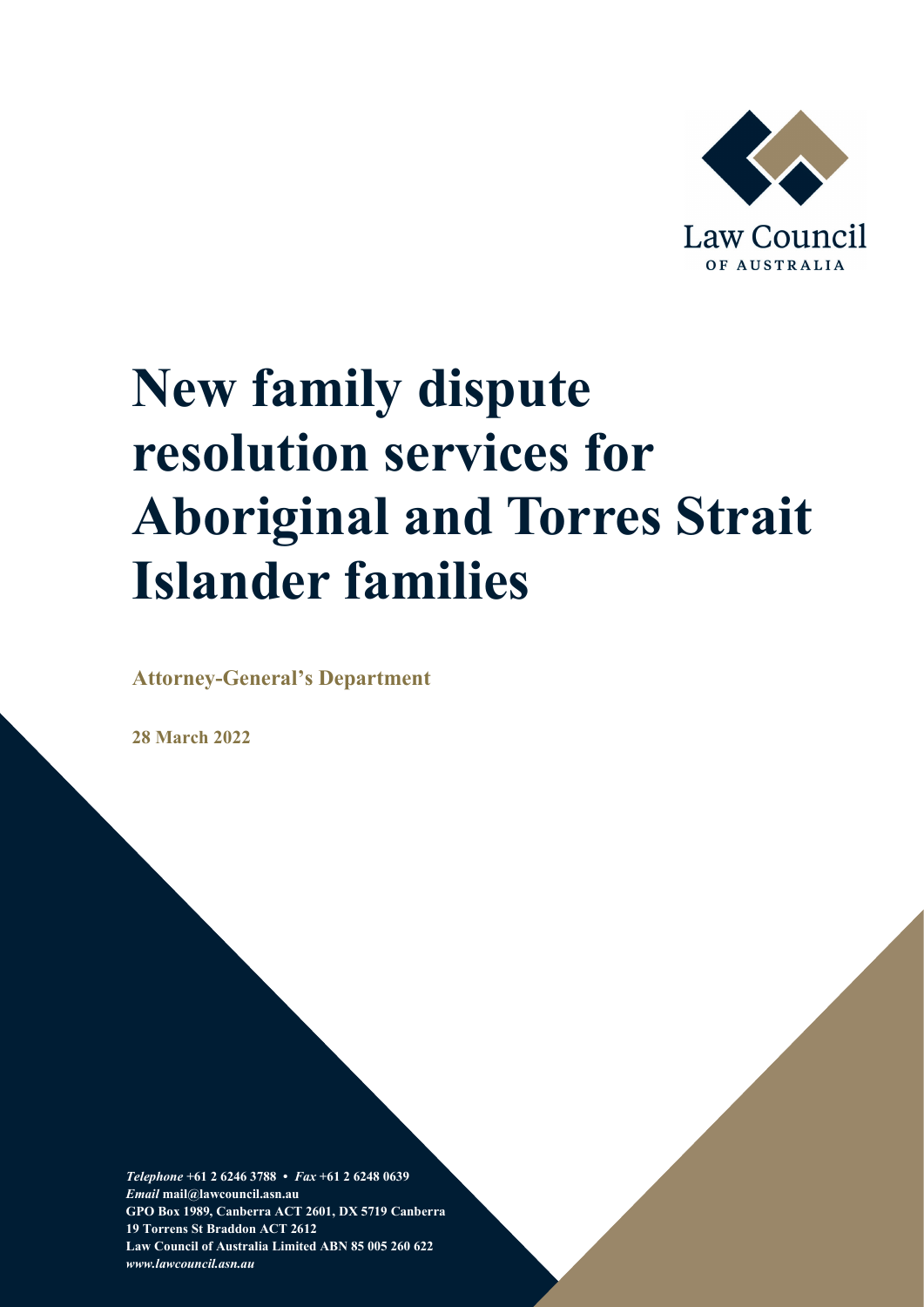# Table of Contents

| Are there any specific stakeholders who AGD should directly approach to be                                                                                                 |  |
|----------------------------------------------------------------------------------------------------------------------------------------------------------------------------|--|
|                                                                                                                                                                            |  |
|                                                                                                                                                                            |  |
|                                                                                                                                                                            |  |
|                                                                                                                                                                            |  |
|                                                                                                                                                                            |  |
|                                                                                                                                                                            |  |
|                                                                                                                                                                            |  |
| Understanding what First Nations families want and need from FDR services 11                                                                                               |  |
| Understanding the concept of 'family' for First Nations peoples 12                                                                                                         |  |
|                                                                                                                                                                            |  |
|                                                                                                                                                                            |  |
|                                                                                                                                                                            |  |
|                                                                                                                                                                            |  |
|                                                                                                                                                                            |  |
|                                                                                                                                                                            |  |
| What formal or informal culturally safe and appropriate dispute resolution or family<br>law service models currently exist? What is working well? What could we learn from |  |
|                                                                                                                                                                            |  |
|                                                                                                                                                                            |  |
|                                                                                                                                                                            |  |
|                                                                                                                                                                            |  |
|                                                                                                                                                                            |  |
| How can ACCOs be supported to ensure they can hire and train the right staff for                                                                                           |  |
|                                                                                                                                                                            |  |
|                                                                                                                                                                            |  |
| Are there any potential barriers to ACCO staff obtaining formal FDR qualifications                                                                                         |  |
|                                                                                                                                                                            |  |
|                                                                                                                                                                            |  |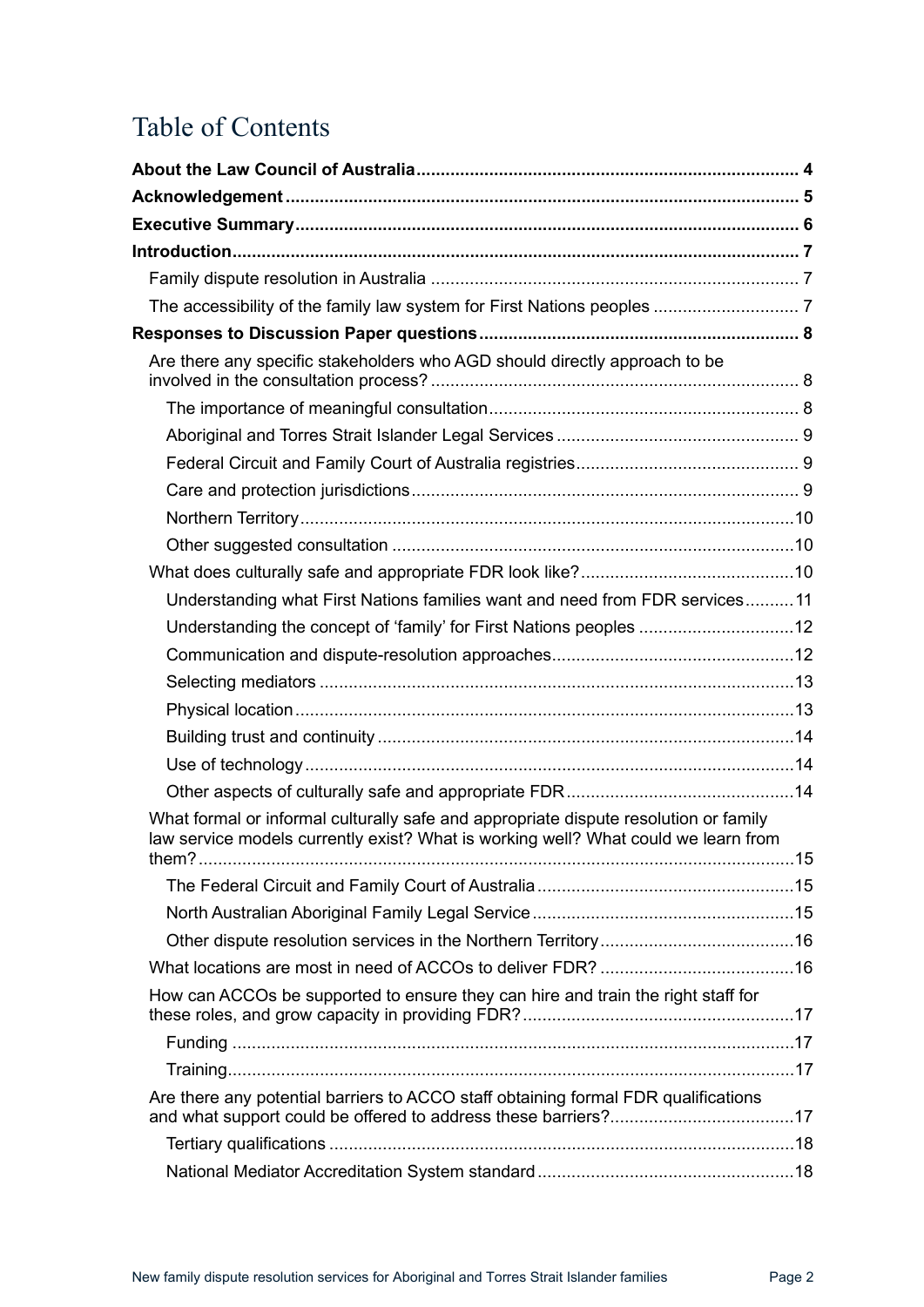| Do you have any other comments about the proposed grant activities?                                                                                     |     |
|---------------------------------------------------------------------------------------------------------------------------------------------------------|-----|
| What measures could be put in place to help address and mitigate some of the<br>identified barriers to service access, to support participation in FDR? |     |
| What should AGD consider when selecting which organisations should receive                                                                              | .21 |
| What are the current ways that service performance is measured in ACCOs who<br>deliver dispute resolution or legal / family relationship type services? | .22 |
| Other matters warranting consideration………………………………………………………………22                                                                                        |     |
| Instances where one, or some, of the families involved are Aboriginal or Torres                                                                         | .22 |
|                                                                                                                                                         |     |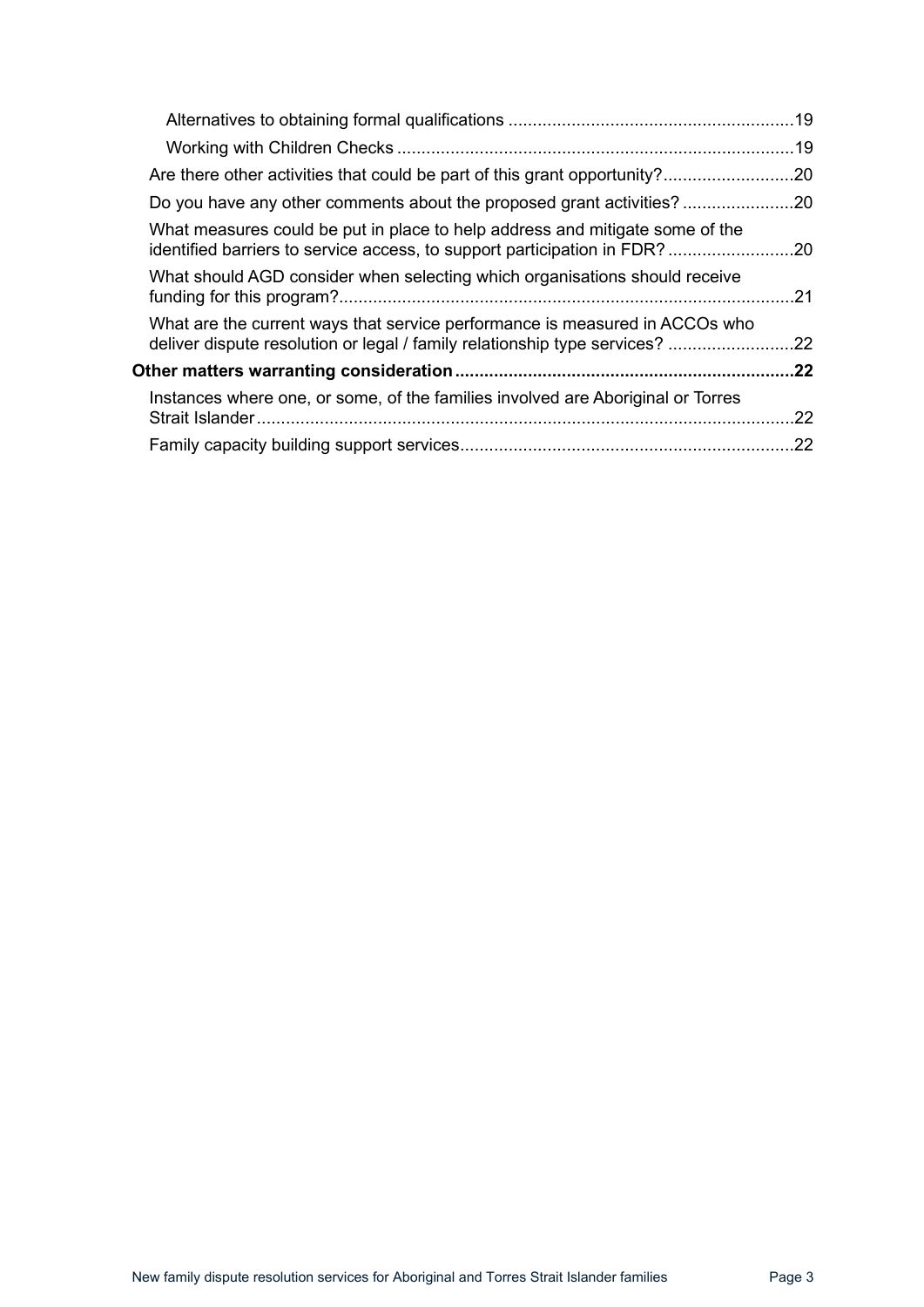# <span id="page-3-0"></span>About the Law Council of Australia

The Law Council of Australia exists to represent the legal profession at the national level, to speak on behalf of its Constituent Bodies on national issues, and to promote the administration of justice, access to justice and general improvement of the law.

The Law Council advises governments, courts and federal agencies on ways in which the law and the justice system can be improved for the benefit of the community. The Law Council also represents the Australian legal profession overseas, and maintains close relationships with legal professional bodies throughout the world. The Law Council was established in 1933, and represents 16 Australian State and Territory law societies and bar associations and Law Firms Australia, which are known collectively as the Council's Constituent Bodies. The Law Council's Constituent Bodies are:

- Australian Capital Territory Bar Association
- Australian Capital Territory Law Society
- Bar Association of Queensland Inc
- Law Institute of Victoria
- Law Society of New South Wales
- Law Society of South Australia
- Law Society of Tasmania
- Law Society Northern Territory
- Law Society of Western Australia
- New South Wales Bar Association
- Northern Territory Bar Association
- Queensland Law Society
- South Australian Bar Association
- Tasmanian Bar
- Law Firms Australia
- The Victorian Bar Inc.
- Western Australian Bar Association

Through this representation, the Law Council effectively acts on behalf of more than 90,000<sup>[1](#page-3-1)</sup> lawyers across Australia.

The Law Council is governed by a board of 23 Directors – one from each of the constituent bodies and six elected Executive members. The Directors meet quarterly to set objectives, policy and priorities for the Law Council. Between the meetings of Directors, policies and governance responsibility for the Law Council is exercised by the elected Executive members, led by the President who normally serves a 12 month term. The Council's six Executive members are nominated and elected by the board of Directors.

Members of the 2022 Executive as at 1 January 2022 are:

- Mr Tass Liveris, President
- Mr Luke Murphy, President-elect
- Mr Greg McIntyre SC, Treasurer
- Ms Juliana Warner, Executive Member
- Ms Elizabeth Carroll, Executive Member
- Ms Elizabeth Shearer, Executive Member

The Acting Chief Executive Officer of the Law Council is Ms Margery Nicoll. The Secretariat serves the Law Council nationally and is based in Canberra.

<span id="page-3-1"></span><sup>1</sup> Law Council of Australia, *The Lawyer Project Report*, (pg. 9,10, September 2021).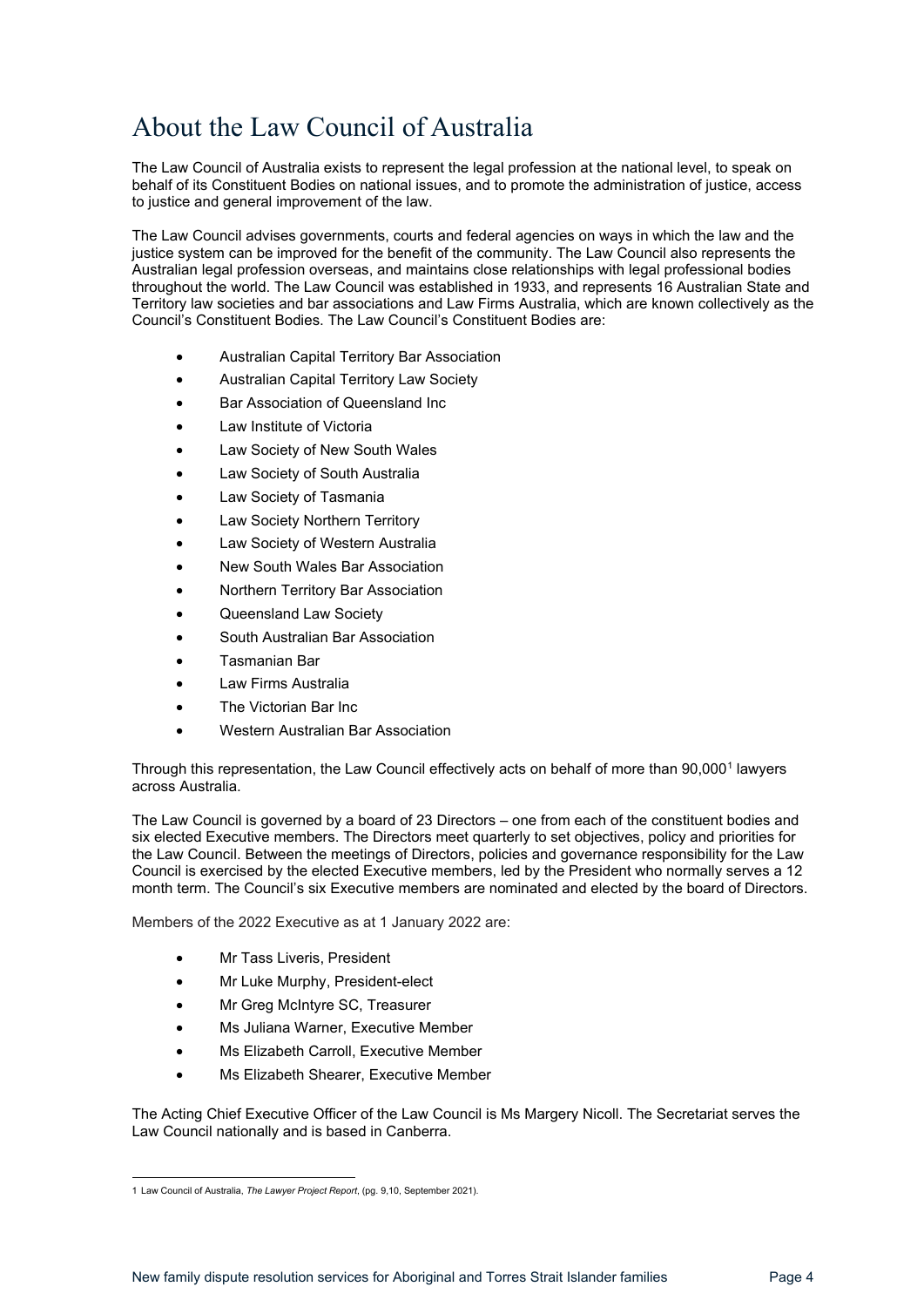# <span id="page-4-0"></span>Acknowledgement

The Law Council of Australia acknowledges the assistance of its Family Law Section, Indigenous Legal Issues Committee and Federal Litigation and Dispute Resolution Section's Alternative Dispute Resolution Committee in the preparation of this submission.

The Law Council is also grateful for the contributions of the following Constituent Bodies:

- Law Society of New South Wales;
- Law Society of Northern Territory;
- Law Society of South Australia;
- New South Wales Bar Association; and
- Queensland Law Society.

The Law Council acknowledges the Traditional Custodians of the land on which it operates, the Ngunnawal people, and pays respect to Aboriginal and Torres Strait Islander Elders, past, present and emerging. The Law Council also extends this respect to the Aboriginal and Torres Strait Islander members of its Sections and Constituent Bodies.

The term 'First Nations peoples' is used throughout this document in reference to Aboriginal and Torres Strait Islander peoples. This term acknowledges Aboriginal and Torres Strait Islander peoples as the First Peoples of Australia and honours their continued sovereignty and custodianship of the land, in addition to the uniqueness of each nation.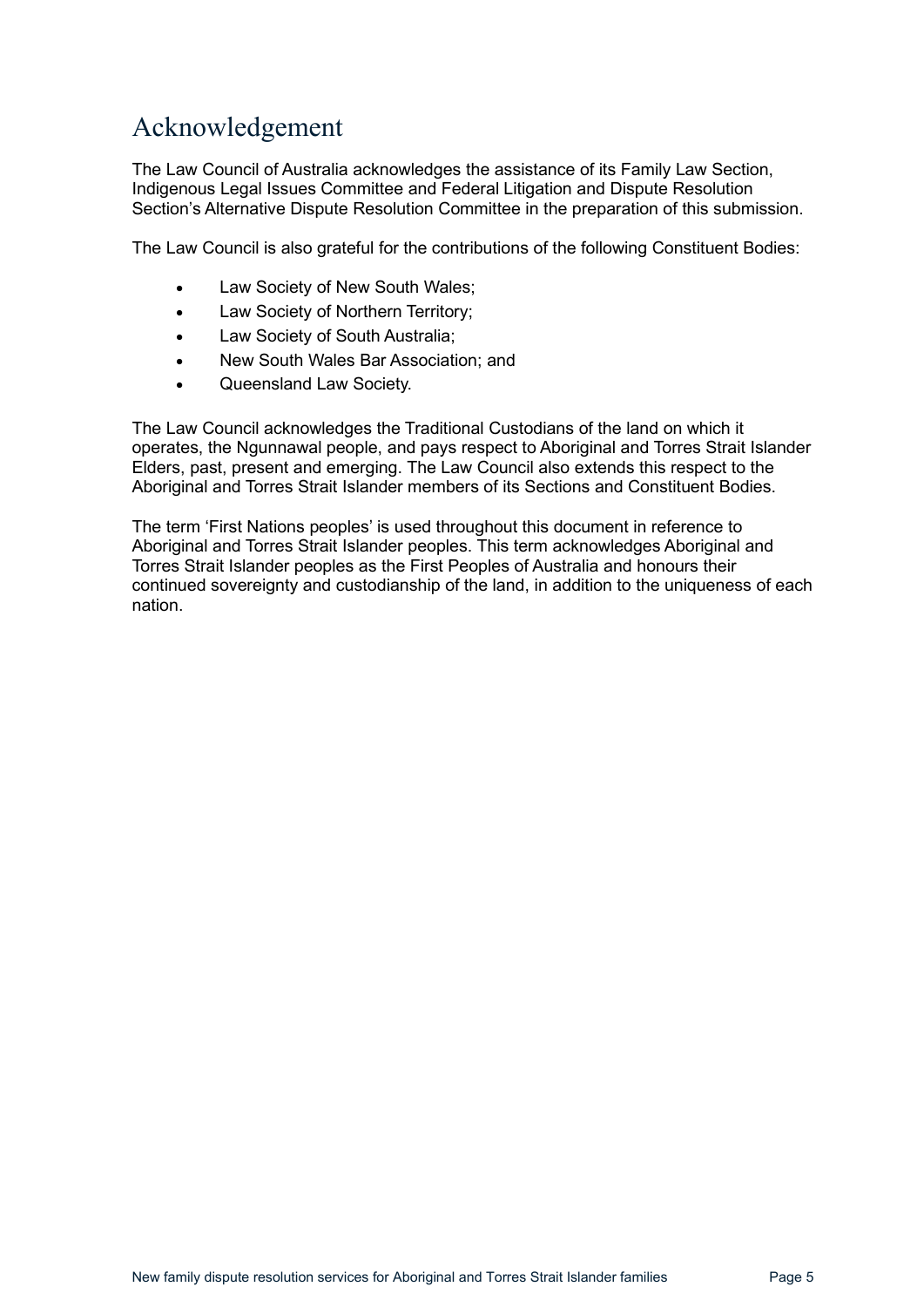# <span id="page-5-0"></span>Executive Summary

- 1. The Law Council of Australia (**Law Council**) welcomes the opportunity to make this submission in relation to the Discussion Paper released by the Attorney-General's Department (**AGD**) in respect of new family dispute resolution (**FDR**) services for Aboriginal and Torres Strait Islander families.
- 2. The Law Council supports the establishment of new FDR services for Aboriginal and Torres Strait Islander families and supports the approach of building the capacity of Aboriginal Community Controlled Organisations (**ACCOs**) to deliver these services. However, the Law Council has reservations as to whether funding of \$8.3 million is capable of meeting the level of need for FDR for First Nations families.
- 3. The first part of this submission contains introductory comments regarding the use of FDR in Australia and the accessibility of the family law system for First Nations peoples. The Law Council submits that access to and engagement with a culturally safe and appropriate family law system – including FDR – is fundamental to ensuring the safety, wellbeing and best interests of First Nations' families, especially children.
- 4. The second part of this submission specifically responds to the questions in the Discussion Paper. Common themes which arise throughout this section include:
	- meaningful consultation, and acceptance of the diversity and complexity of First Nations cultures and peoples, is essential for the effective implementation of any FDR program;
	- the structures in which FDR services are provided must be culturally safe, flexible and robust;
	- concepts of 'family' for First Nations peoples differ significantly to Western culture, as do approaches to communication and dispute-resolution;
	- services delivering FDR in First Nations' communities must endeavour to build trust in that community and will preferably be physically available on Country and embedded within an existing service in the community (e.g., a co-located health justice facility);
	- First Nations clients in remote communities face different challenges and have different needs to those in urbanised areas;
	- practitioners, support staff and external advocates in First Nations FDR settings should be required to undertake consistent cultural competency and safety training:
	- the existing qualification and training requirements for FDR practitioners are unduly restrictive, particularly for First Nations peoples;
	- activities directed towards forging links between ACCOs and appropriate Aboriginal and Torres Strait Islander legal services should be encouraged; and
	- funding must allow for suitably experienced counsel, and accommodate the increasing trend towards pre-litigation mediation, as well as FDR within the litigation process.
- 5. The third part of this submission briefly canvasses matters which fall outside the scope of the Discussion Paper, but which the Law Council considers important to raise. These matters include instances where one, or some of the parties involved are Aboriginal or Torres Strait Islander, and the need for holistic family capacity building support services.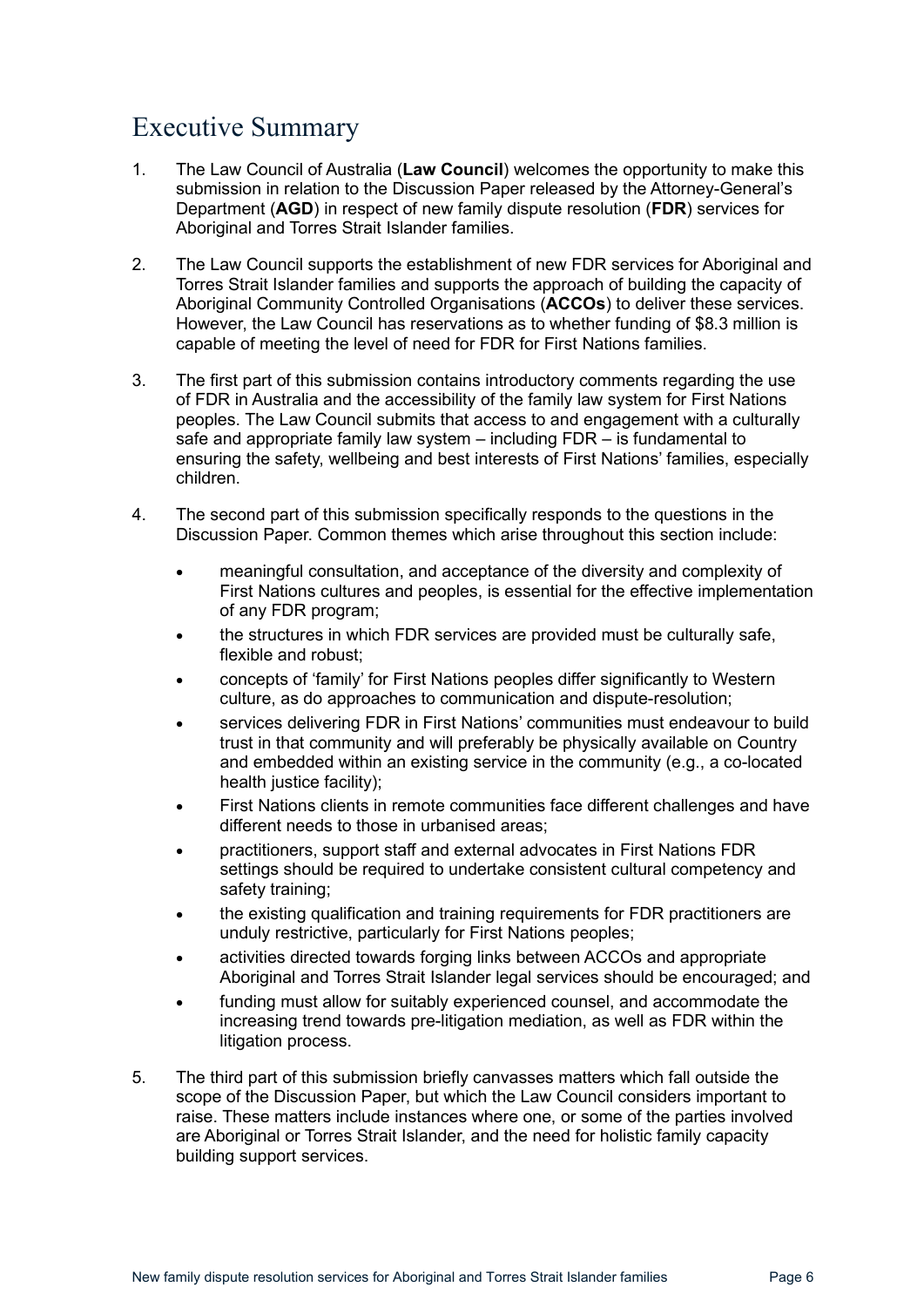# <span id="page-6-0"></span>Introduction

## <span id="page-6-1"></span>**Family dispute resolution in Australia**

- 6. The Law Council acknowledges the importance of FDR in assisting families to resolve matters, both before the commencement of court proceedings, and at any time during proceedings. Parties, Independent Children's Lawyers and judicial officers rely on properly administered and effective FDR throughout proceedings.
- 7. Family law practice is required to deal with individuals at their most vulnerable, including at the initial stages of separation, where issues of violence and control are heightened and there is often inequality in terms of access to resources. The prevention and de-escalation of conflict through adequate and appropriate dispute resolution process interventions is crucial to provide safe environments for individuals to engage in genuine steps to resolve family disputes, including child custody and property division matters.
- 8. Australian legal practitioners are required to enable the highest standards of dispute resolution service provision. Many of the Law Council's Constituent Bodies, being state law societies and bar associations, have lists of accredited FDR practitioners who can provide dispute resolution assistance in parenting disputes, as well as mediators and arbitrators who are well qualified to assist in family property disputes.
- 9. The Law Council understands that many legal practitioners have been made aware through education (including continuing professional development training) and specialist training of the need to consider cultural sensitivities, particularly those involving First Nations peoples.

## <span id="page-6-2"></span>**The accessibility of the family law system for First Nations peoples**

- 10. The Law Council acknowledges the diversity of First Nations peoples, their cultures, family structures, languages and their widely varying lifestyles, values, customs and practices.
- 11. In 2018, the Law Council released its Final Report for The Justice Project, a comprehensive, national review into the access to justice needs of vulnerable Australians. The Justice Project observed that tailored alternative dispute resolution (**ADR**) programs, particularly in the realm of family law and child protection, that incorporate First Nations cultural concerns and conceptions of family, are an effective means of enhancing access to justice.<sup>[2](#page-6-3)</sup>
- 12. The Productivity Commission also recognised the importance of culturally appropriate ADR services. It stated:

*Culturally sensitive services are particularly important for Aboriginal and Torres Strait Islander Australians who are often reluctant to engage in ADR unless cultural protocols are observed. It is often necessary for ADR processes to be adapted to ensure participation and adherence with agreed outcomes.[3](#page-6-4)*

<span id="page-6-3"></span><sup>2</sup> The Law Council of Australia, '*The Justice Project Final Report – Part 2: Dispute Resolution Mechanisms*' (Final Report, August 2018) <https://www.lawcouncil.asn.au/files/web-pdf/Justice%20Project/Final%20<br>Report/Dispute%20Resolution%20Mechanisms%20%28Part%202%29.pdf> 20.

<span id="page-6-4"></span><sup>&</sup>lt;sup>3</sup> Productivity Commission, '*Access to Justice Arrangements: Volume 1*' (Final Report, 5 September 2014), <https://www.pc.gov.au/inquiries/completed/access-justice/report/access-justice-volume1.pdf> 308.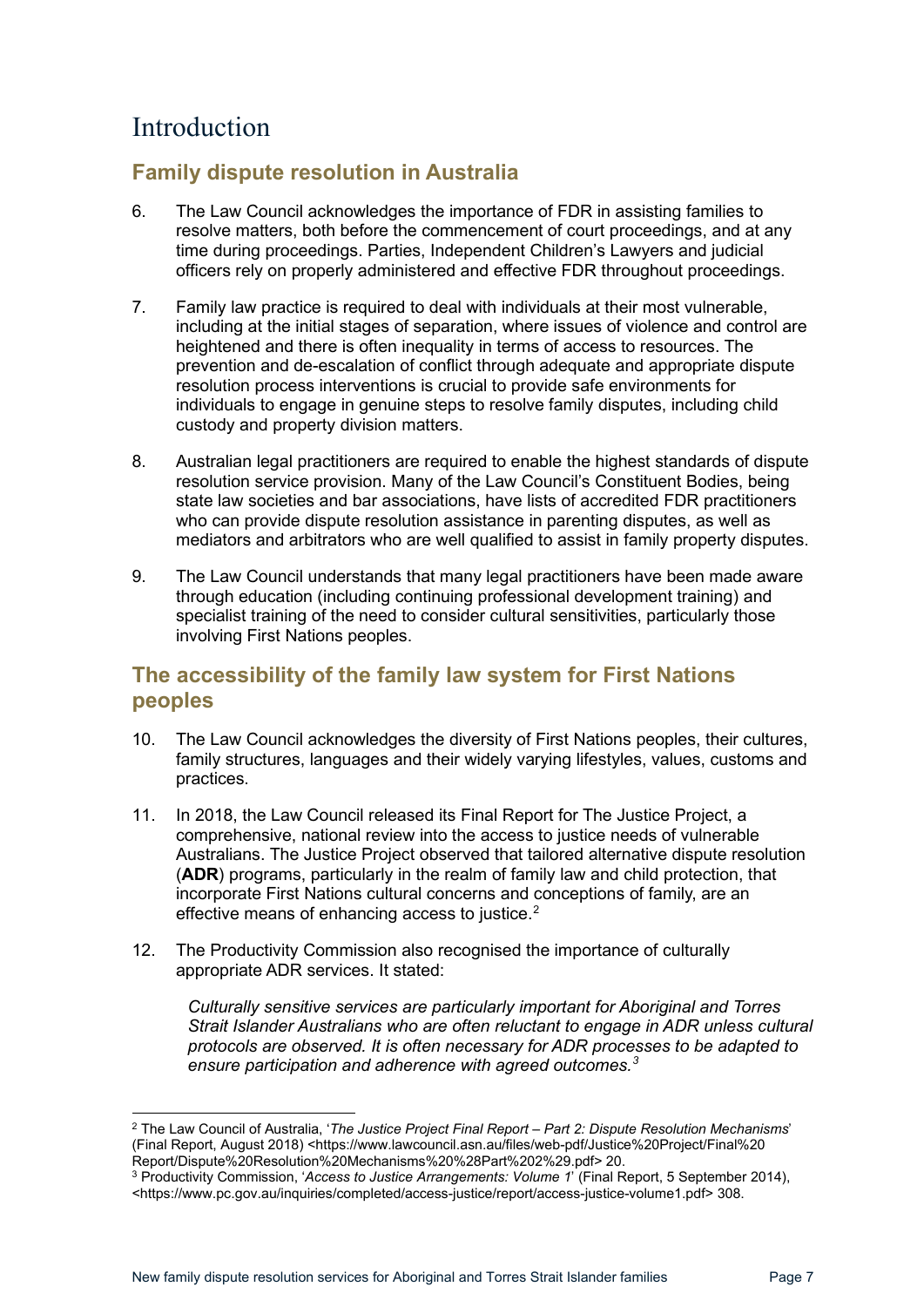- 13. The Productivity Commission accordingly recommended that the Australian Government should undertake a cost-benefit analysis regarding culturally tailored ADR services for First Nations peoples, fully fund these services if appropriate, and encourage providers of ADR services to adapt their services so that they are culturally tailored.[4](#page-7-3)
- 14. The extensive lack of access and participation in the family law system by First Nations peoples can be best understood by reference to a combination of historic and contemporary factors, including:
	- long-standing issues, such as the effects of colonisation and intergenerational trauma and past policies of forced removal of children and settlement of communities;
	- the prevalence of family violence in First Nations communities, which usually results in families being required to engage with various overlapping jurisdictions which can be complex and overwhelmingly difficult to navigate;
	- family breakdowns for First Nations peoples are often accompanied by related issues such as loss of housing, urgent financial need and child safety concerns, which are compounded by existing socio-economic, health and housing difficulties; and
	- factors such as distrust of police and justice agencies, fear of repercussions and retribution (further violence or ostracism from family and community), can impact a person's decision or ability to access help.
- 15. The Law Council considers that access to and engagement with a culturally safe and appropriate family law system – including FDR – is fundamental to ensuring the safety, wellbeing and best interests of First Nations families, especially children. However, the Law Council's members have emphasised there is a significant gap in services for First Nations families who wish to access FDR, and particularly FDR carried out by First Nations FDR practitioners.
- 16. The Law Council supports the dual purposes and intent of improving the suitability of FDR services for First Nations families and empowering ACCOs to assist these families to navigate and resolve post-separation parenting and property disputes in respect of matrimonial property. However, the Law Council emphasises that the challenges of implementing this proposal must recognise the problems with cultural and socio-economic deprivation. This is also aggravated by the extreme regional spread and/or remoteness of some First Nations communities and perennial service delivery challenges in those circumstances.

## <span id="page-7-0"></span>Responses to Discussion Paper questions

17. The Law Council's responses to the questions in the Discussion Paper are set out below. Questions which the Law Council does not have a view on (relating to Grant Opportunity Guidelines and data and evaluation requirements) have been omitted.

## <span id="page-7-1"></span>**Are there any specific stakeholders who AGD should directly approach to be involved in the consultation process?**

## <span id="page-7-2"></span>**The importance of meaningful consultation**

18. The Law Council recognises that FDR, like the legal system, is based on a largely Western system. When engaged with First Nations peoples, this system is overlaid

<span id="page-7-3"></span><sup>4</sup> Ibid 66.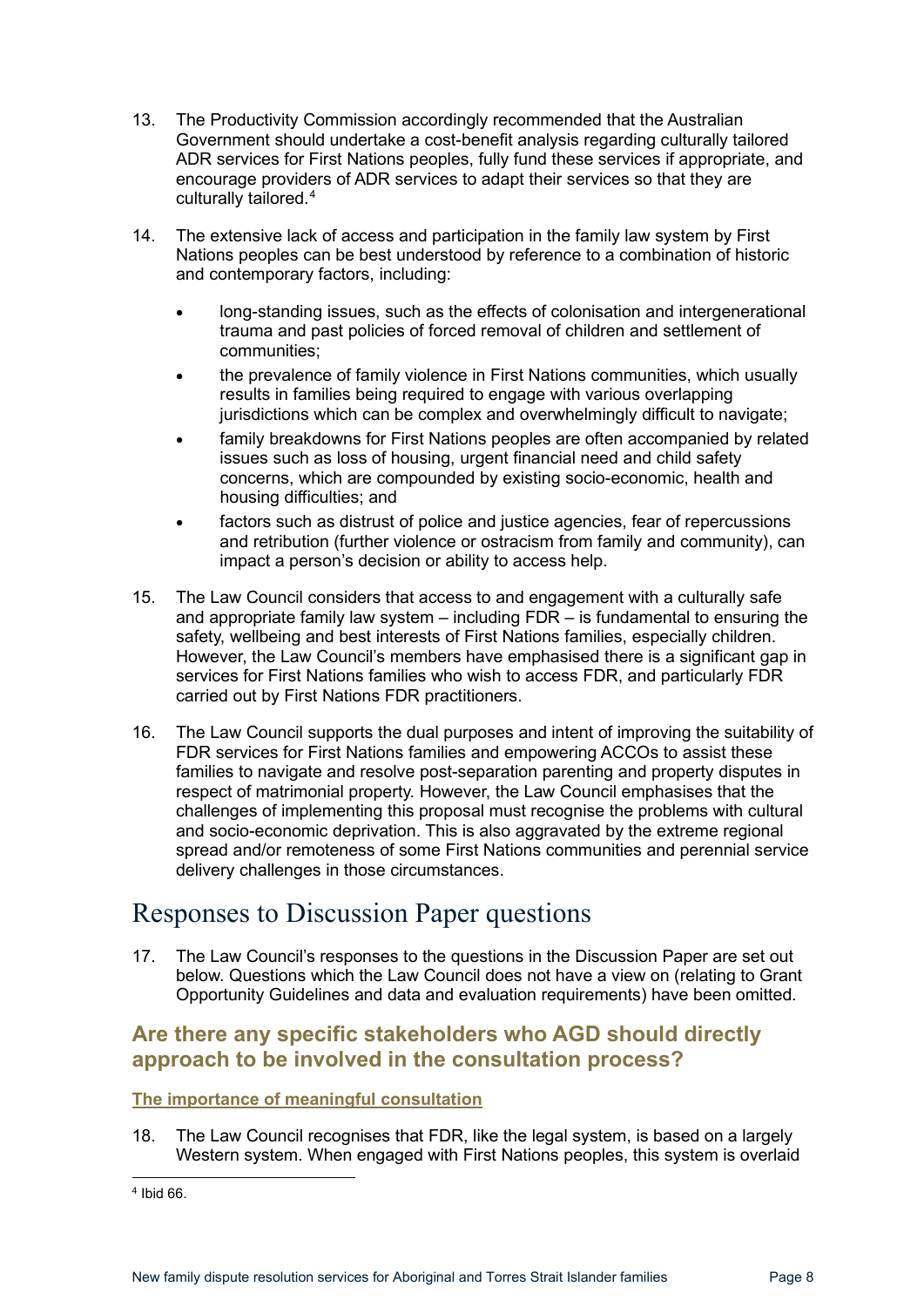upon a diverse, complex and often misunderstood system of lores, customs and traditions. Frank acceptance of such diversity and complexity is essential to the effective implementation of any program.

- 19. The Law Council considers that engagement in *Winhangadurinya* (Wiradjuri for 'deep listening') on the part of those consulting with ACCOs and First Nations communities to lead and co-design a program is essential to its success. Consulting with these organisations and communities will provide guidance on which locations are most in need of FDR services as well as the unique cultural characteristics of each community (which must be reflected in the FDR service provided).
- 20. Without adequate and meaningful consultation which appears from the Discussion Paper to be AGD's intention and ought to be commended – any program is likely to further entrench the disenfranchisement of First Nations peoples and alienate them from the justice system.

#### <span id="page-8-0"></span>**Aboriginal and Torres Strait Islander Legal Services**

- 21. As FDR is a process which is generally a prerequisite to litigation, the Law Council recommends consulting Aboriginal and Torres Strait Islander Legal Services in each State and Territory.
- 22. These organisations can provide insights into addressing conflict in a culturally competent fashion. For instance, the Aboriginal Legal Rights Movement in South Australia is a community-controlled legal service which provides pro-bono legal services for civil and family law matters. These organisations will also be able to identify and articulate the design of any FDR program in a manner which will increase its utility and prospects of success, while reducing the risk of unintended consequences arising from design deficiencies, which will precipitate – rather than reduce – litigation.

#### <span id="page-8-1"></span>**Federal Circuit and Family Court of Australia registries**

- 23. The Law Council suggests consultations should include the Federal Circuit and Family Court of Australia (**FCFCOA**), particularly with Indigenous liaison officers in the Cairns registry, as well as registries in Adelaide, Alice Springs, Darwin, Melbourne and Sydney, which have amassed considerable experience with their specialised Indigenous Lists.
- 24. The Law Council submits it will be crucial for the new FDR services for First Nations families to dovetail with the Indigenous Lists in participating FCFCOA registries. Consultation should also include those parties providing services to support the Lists.

#### <span id="page-8-2"></span>**Care and protection jurisdictions**

- 25. The Law Council observes that there may be significant overlap between the work of the new FDR services and the care and protection jurisdiction for some First Nations families. Accordingly, consideration must be given to how the new FDR services can divert First Nations children and families away from the care jurisdiction.
- 26. Consultations should include stakeholders in the care and protection jurisdictions in each State and Territory to identify appropriate points for diversion, and what those pathways might look like. It is likely to be useful to consult with those involved with specific Indigenous Lists, such as the Marram-Ngala Ganbu (Koori Family Hearing Day) at Broadmeadows (and expanded to Shepparton) Children's Court in Victoria.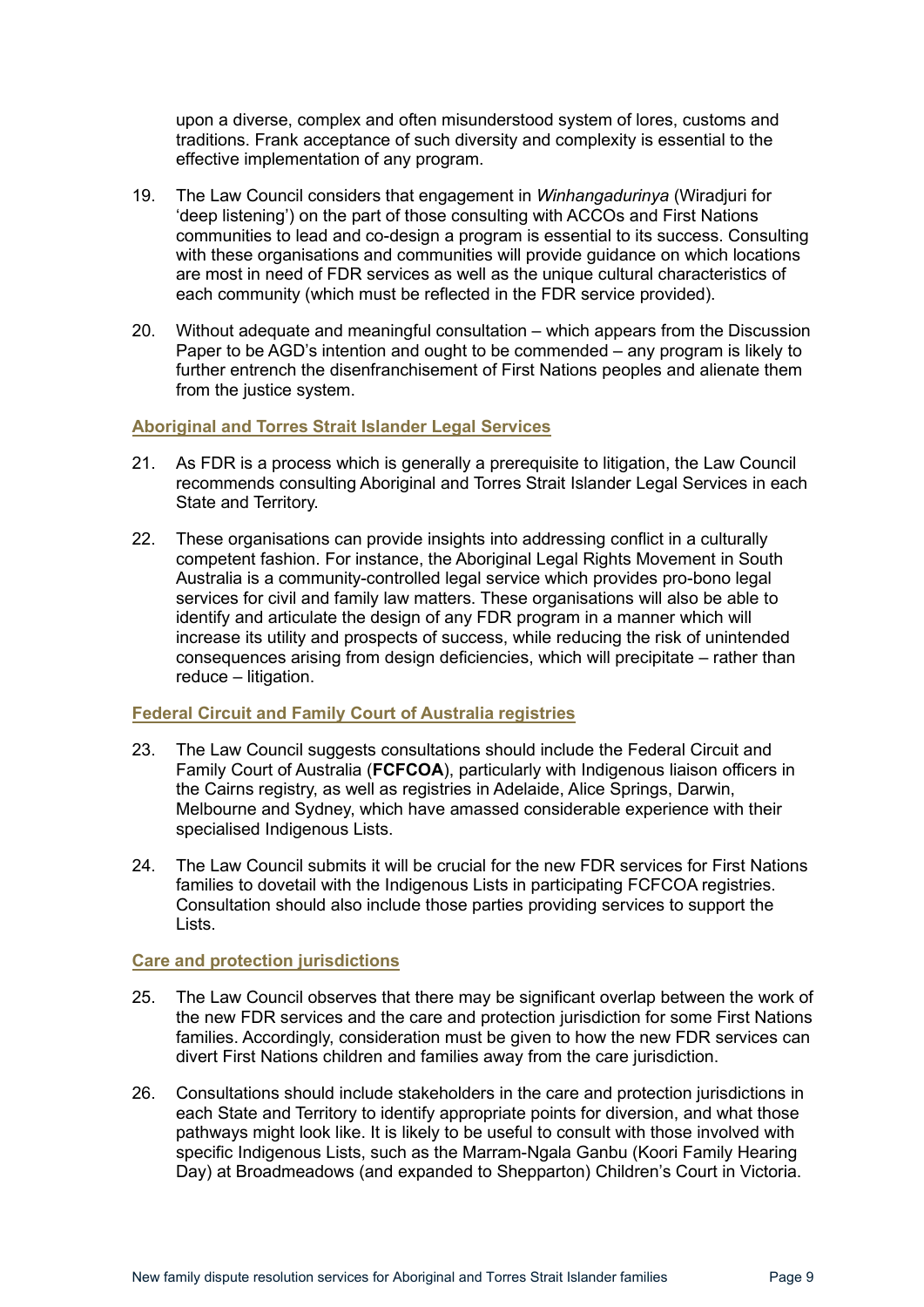27. The Law Council notes that efforts are underway in New South Wales to establish an Indigenous list in the care and protection jurisdiction in the Children's Court at the Dubbo registry. The Law Council recommends that AGD consult those involved in this effort.

## <span id="page-9-0"></span>**Northern Territory**

- 28. The Law Council submits that in general terms, remote community organisations and leaders should be consulted where the FDR services are to be delivered. This includes Traditional Owners and organisations providing family-related services, such as childcare providers, schools, counselling services and women's safe house providers (including CatholicCare NT and Territory Families).
- 29. The Law Council also recommends approaching the following legal assistance and other service providers in the Northern Territory:
	- North Australian Aboriginal Family Legal Service (**NAAFLS**), which provides family law representation to remote community residents throughout the Top End:
	- Aboriginal Resource and Development Services (**ARDS**) which delivers a culturally led dispute resolution service in Nhulunbuy;
	- Larrakia Nation Aboriginal Corporation, the peak body for the Traditional Owners of the Darwin region;
	- Tangentyere Council Aboriginal Corporation, which delivers human services and social enterprise activities for the benefit of First Nations peoples from Central Australia in the Northern Territory;
	- Central Australian Aboriginal Family Legal Unit, which provides culturally appropriate legal advice and support services to First Nations peoples who have experienced, or are experiencing, family violence or sexual assault; and
	- North Australian Aboriginal Justice Agency, which provides culturally competent legal services, including family law services and advice in Alice Springs.

## <span id="page-9-1"></span>**Other suggested consultation**

- 30. The Law Council additionally recommends consulting with organisations such as National Legal Aid, Relationships Australia and Anglicare.
- 31. The Australian Dispute Resolution Research Network a group of dispute resolution academics across Australia – should also be approached.

## <span id="page-9-2"></span>**What does culturally safe and appropriate FDR look like?**

- 32. It is the Law Council's view that a significant amount of work is still required in order to determine an appropriate model of FDR for First Nations families, and this work should be done prior to considering the design of the grants administration process. As such, the Law Council suggests that the model-design considerations be carried out as a preliminary piece of work and include an audit of existing FDR services and a determination of how many existing First Nations FDR practitioners there are.
- 33. Other data which could be gathered during this audit could include how many First Nations peoples access FDR services and in which locations, and what percentage of FDR clients are First Nations peoples.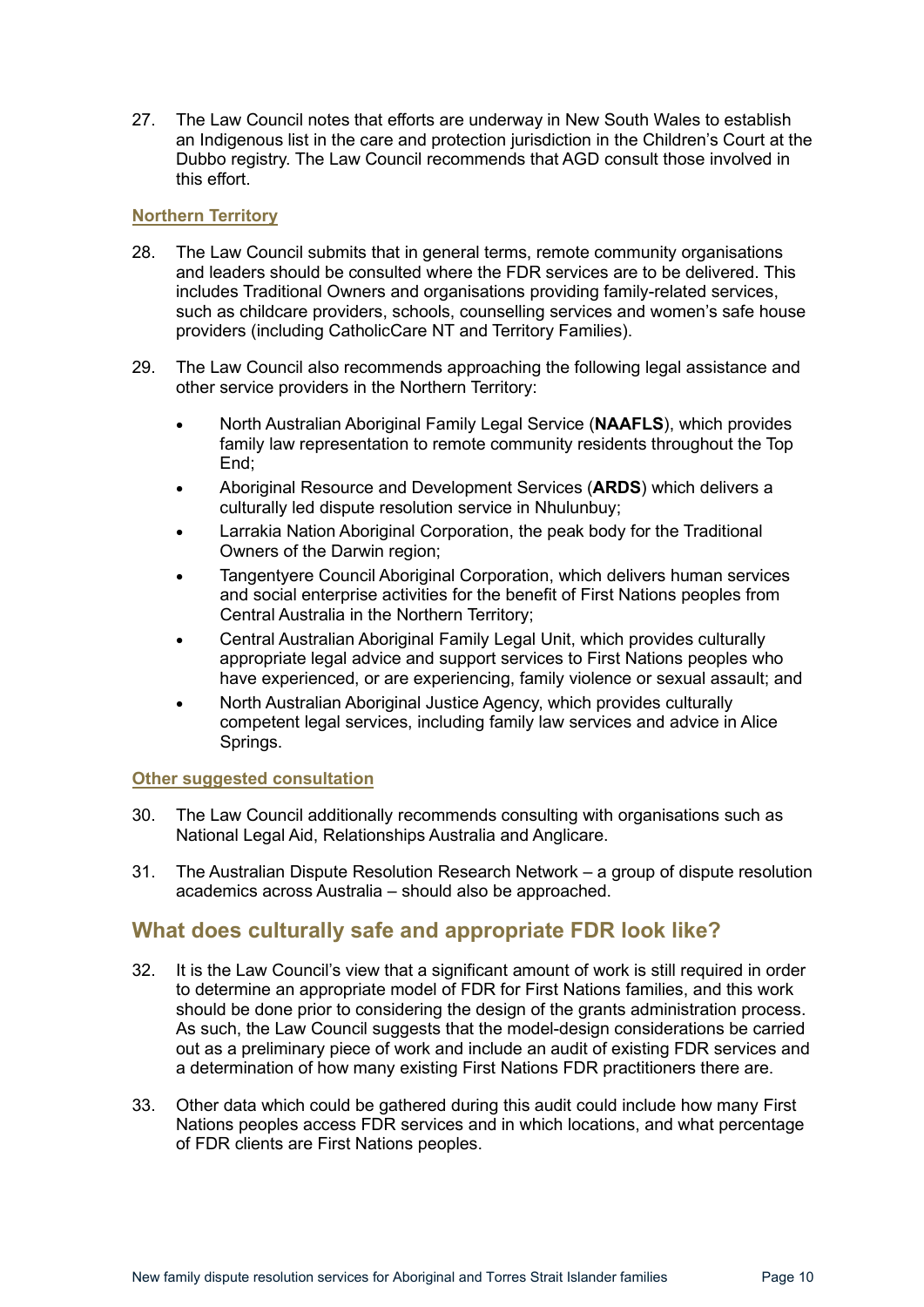- 34. The Law Council considers it crucial that the structures in which FDR services are provided are not only culturally safe, but flexible and robust. The services must reflect the vast diversity of First Nations peoples, through their cultures, values, customs, languages and connections to land and waterways across Australia.
- 35. The Law Council submits that a one-size-fits-all approach to FDR risks being culturally inappropriate and is less likely to be effective. To ensure cultural safety, the Law Council recommends FDR processes be co-designed with local cultural authorities to ensure local culture informs the process.

#### <span id="page-10-0"></span>**Understanding what First Nations families want and need from FDR services**

- 36. The Law Council submits that an essential prerequisite for the effectiveness of new FDR services for First Nations families will be to understand what First Nations peoples want, and what their families need, from FDR services. This must occur when the design of the service is being considered, right through to the point of consideration of users of the service – including consideration of who might participate and how that can occur (i.e., wider definitions of family and kinship groups and how to ensure involvement and access for family members who may not be physically present).
- 37. Consideration of the necessary skills, training and capacities of FDR practitioners, and of what might be at stake, is also essential. For instance, FDR practitioners should be cognisant of the nature of inter-generational trauma and the colonial drivers of violence in First Nations communities. In this regard, the Law Council notes that Stolen Generations survivors, and their descendants, may have experienced particular and specific forms of trauma that will require specialised expertise on the part of an FDR practitioner to properly negotiate.
- 38. The Law Council considers that any FDR service would ideally take place within the context of integrated supports to take a holistic approach. This approach recognises that family disputes may be occurring in the context of other difficulties in accessing services or social supports.
- 39. The Law Council is of the view that the values and principles held by First Nations families regarding cultural integrity and grounding must be a central tenant in the FDR process and that those guiding principles will vary across different First Nations peoples. The safety of children incorporates their cultural safety and their ability to grow up with a strong sense of cultural identity and resilience (and these considerations are enshrined in the 'best interests' principles under the *Family Law Act 1975* (Cth)). This cannot be guaranteed if the FDR process does not take culture into account in mediation and parenting agreements.
- 40. The Law Council understands that First Nations communities and families wish to work together to resolve conflict, and ongoing intervention from mainstream legal services can be harmful to the community. Accordingly, a focus on healing, culture and family as a source of strength, will be important.
- 41. The Law Council is of the view that FDR service providers should demonstrate that they have consulted with the relevant ACCO and/or with First Nations peoples (such as Elders) who are conversant in customary law. An effective FDR service will understand and respect the social hierarchy of the community in which it operates and implement the relevant customary law in an appropriate and culturally sensitive way within the framework of the FDR process. It is expected that the best services will be those built in the community by members of the community.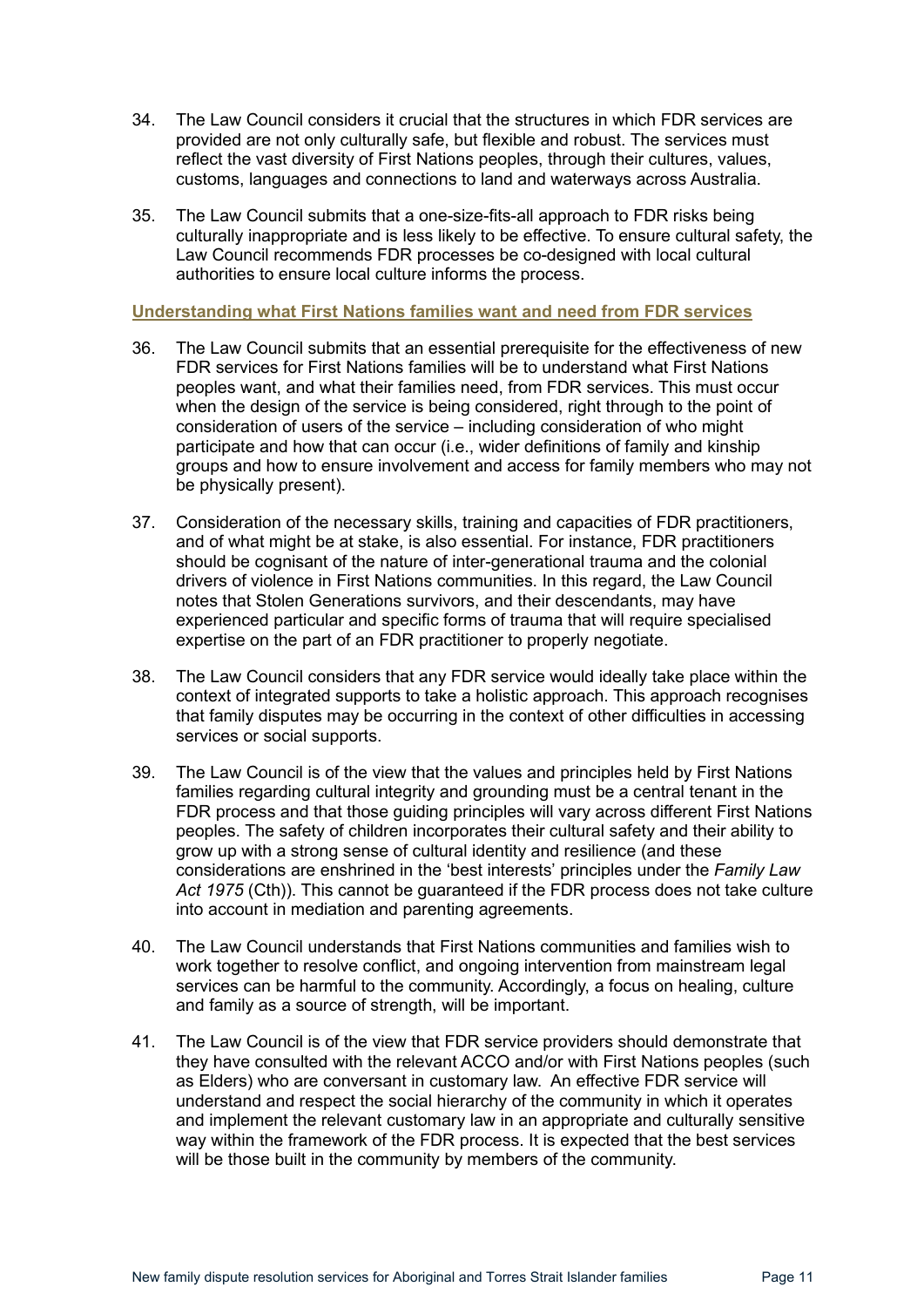## <span id="page-11-0"></span>**Understanding the concept of 'family' for First Nations peoples**

- 42. The Law Council notes that while the concept of 'family' for First Nations peoples varies from place to place, it is broader and much more expansive than the linear notion of 'family' in Western cultures.
- 43. The Law Council understands that the roles and obligations of various family members to one another in First Nations cultures is complex and deep-seated. Any system designed to resolve family disputes between First Nations peoples ought to take account of those cultural sensitivities, which include:
	- who may speak when others are present;
	- obligations of deference to Elders;
	- avoidance relationships where one person cannot speak or be present whilst another relative is in the room; and
	- impacts of separation of relatives from children of separated parents to whom they owe cultural obligations.
- 44. The Law Council recognises that the role and place of the wider extended family can play a significant role in the lives of First Nations peoples, particularly where children are involved. Accordingly, appropriate FDR in some First Nations communities may involve extended family members.

#### <span id="page-11-1"></span>**Communication and dispute-resolution approaches**

- 45. The Law Council submits that the approach to communication and how conflict is resolved ought to be at the fore of any design of an FDR process.
- 46. The Law Council considers it crucial for FDR providers and practitioners to understand that a stark contrast exists between the communication preferences of First Nations peoples and the conventional client interviewing practices used in the Australian legal and dispute resolution system. Extended periods of silence during conversations and less direct means of communicating disagreement are common in First Nations cultures,<sup>[5](#page-11-2)</sup> which may result in dispute resolution taking greater amounts of time than might otherwise be the case.
- 47. The Law Council is accordingly of the view that the most effective approach is to educate service provides and structure the FDR process from a First Nations perspective. Specifically, to increase receptivity and a willingness to engage in the FDR process within First Nations communities, the new FDR services must respectfully integrate traditional First Nations dispute resolution processes. For instance, asking open-ended questions would be more likely to elicit a response, as opposed to direct, close-ended questioning which is typical in Western cultures. $^{\rm 6}$  $^{\rm 6}$  $^{\rm 6}$
- 48. These considerations underscore the need for the FDR process to be flexible and not dictated by a rigid process that is to be determined within a certain timeframe. The Law Council considers that allowing the parties in dispute to have the time and agility to consider their options and digest new perspectives, with the choice as to how the process occurs, guided by the facilitator, will lead to better outcomes.

<span id="page-11-2"></span><sup>5</sup> Commissioner for Children and Young People Western Australia, '*Engaging with Aboriginal Children and Young People toolkit: Aboriginal communication styles*' (Factsheet, 2017), <https://www.ccyp.wa.gov.au/ media/2858/aboriginal-communication-styles.pdf>.

<span id="page-11-3"></span><sup>6</sup> See Queensland Health, *'Aboriginal and Torres Strait Islander cultural capability*' (Factsheet, September 2015) <https://www.health.qld.gov.au/\_\_data/assets/pdf\_file/0021/151923/communicating.pdf> 2.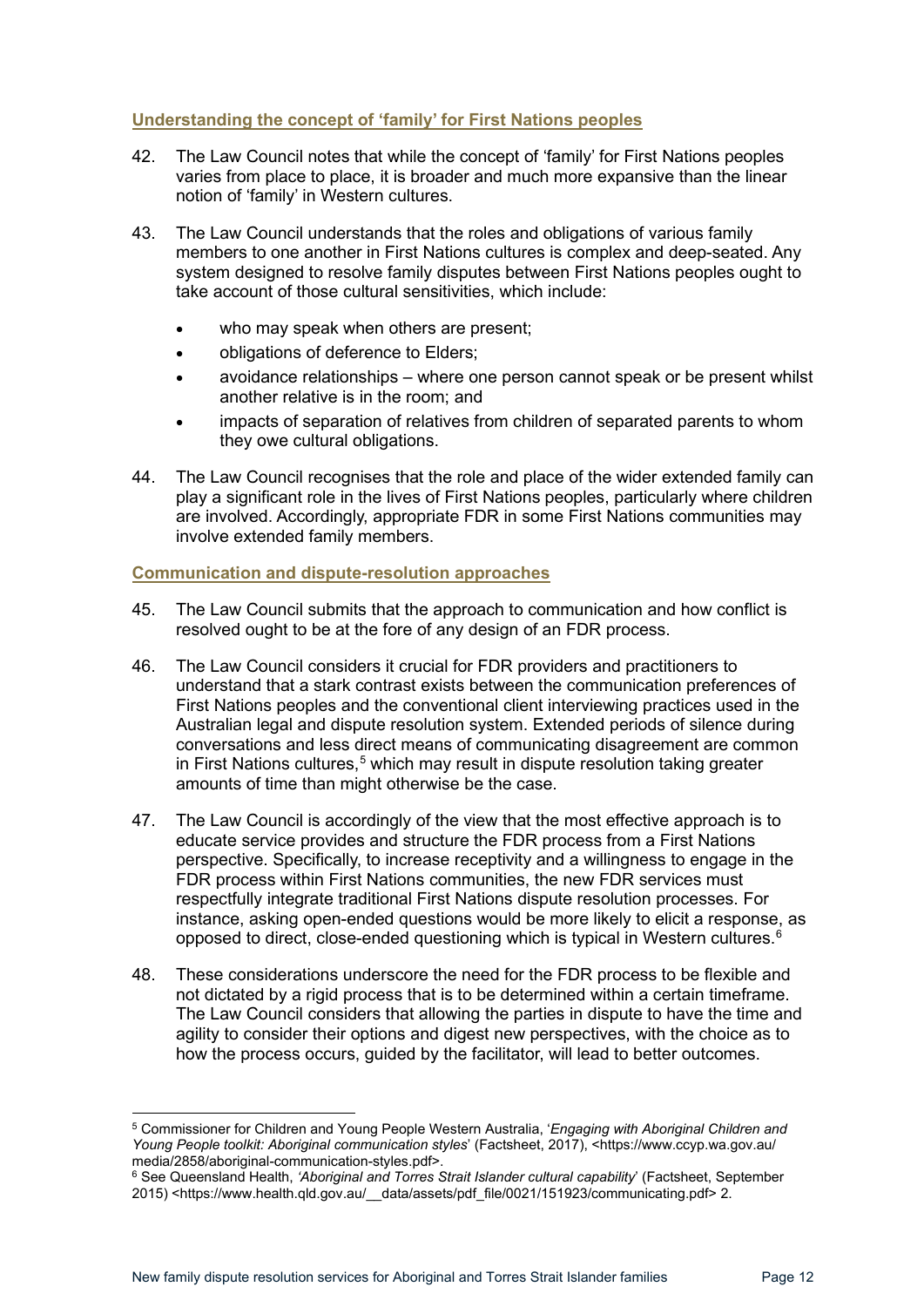However, there will be resource implications in building a culturally safe process which does not impose a rigid framework for engagement.

#### <span id="page-12-0"></span>**Selecting mediators**

- 49. The Law Council submits that although it would be beneficial to have First Nations peoples act as mediators in FDR, this approach needs to be carefully considered and a one-size fits all approach may not always be appropriate. By reason of the complex social networks and obligations within First Nations communities as well as meeting standard obligations to avoid conflict and ensure impartiality, it may often be difficult for a person, who is from another community or is not an Elder, to act as a mediator in an FDR process. On the other hand, First Nations peoples also bring strong knowledge and an understanding of how these complex social relationships and obligations might be best managed in a given community.
- 50. As with other dispute resolution processes, models of co-chairing can be employed to enhance skillsets and support families holistically, for instance, through the use of a legally trained FDR practitioner and an FDR practitioner with cultural expertise. This approach has been employed in some native title disputes. As part of this model, the Law Council recommends that at least one co-chair should be a First Nations person. While both co-chairs may, in some circumstances, not be First Nations persons, this should only be the case if there is no suitable or available First Nations person to assume the role of co-chair.
- 51. The Law Council is of the view that requirements regarding First nations persons' formal qualifications as potential FDR mediators should be carefully considered, including whether current arrangements effectively bar First Nations persons – who have informal but significant knowledge and skills – from practising, and how these issues might be overcome.

## <span id="page-12-1"></span>**Physical location**

- 52. It is the Law Council's view that FDR services which are physically available on Country to First Nations communities and families are far preferable to a centralised service operating from a major city. In this regard, the Law Council notes the success of the Family Court of Australia (as it then was) in hearing matters in relation to traditional Torres Strait Islander adoption practices on Country.<sup>[7](#page-12-2)</sup>
- 53. The Law Council strongly supports the provision of FDR services from within, not outside, specific First Nations communities wherever possible. In some limited circumstances, however, it may be more practicable for FDR services to be delivered by an ACCO outside of a particular First Nations community (e.g., a Darwin-based service providing FDR services to remote communities in the Northern Territory). Where this is the case, the Law Council suggests employing local staff, such as Indigenous liaison officers entrenched in ACCOs, to assist in the FDR processes provided within the service or through other services to ensure cultural sensitivity and that all parties feel comfortable engaging and participating. However, the Law Council hopes that centralised FDR services with remote outreach will be the exception, rather than the rule, and strongly encourages the utilisation of services which are embedded within First Nations communities, not external to them.

<span id="page-12-2"></span><sup>7</sup> See Kupai Omasker, '*Incorporating Traditional Adoption Practices into Australia's Family Law System'* (Paper, March 2013) <http://cairns-family-commercial-lawyers.com.au/wp-content/uploads/article-Incorporating-Traditional-Adoption-Practices-into-Australia\_s-Family-Law-System-Deanne-Drummond.pdf>.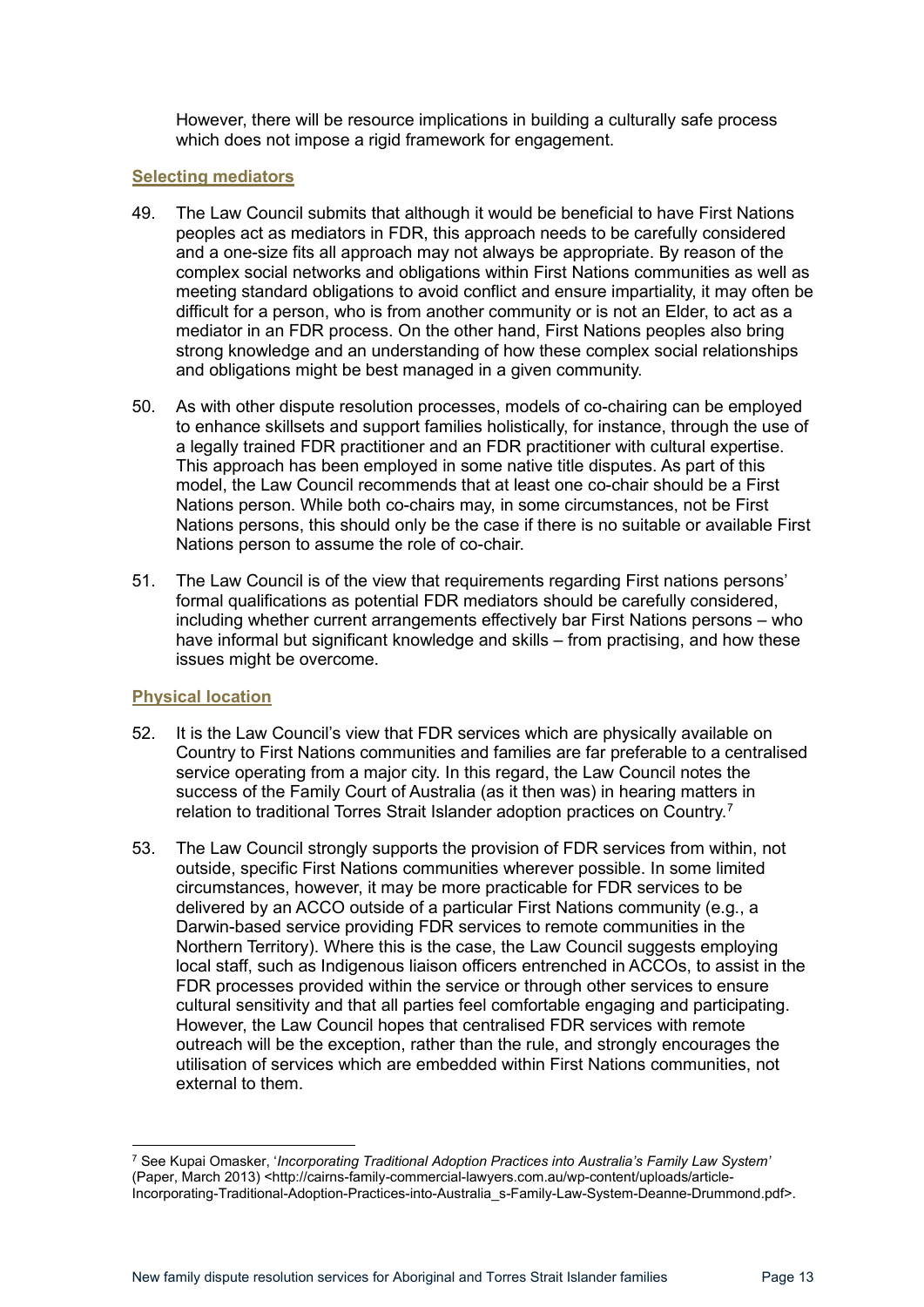54. The Law Council also considers there may be considerable benefits in co-locating FDR services through health partnerships so that access to each service is enhanced. For instance, an FDR practitioner could be present at a medical or community health clinic so that a person could attend the clinic for a health matter and talk to an FDR practitioner during the same visit. The success of co-located models, such as health justice partnerships (which integrate legal services with health settings), provides an example of an innovative existing method of addressing the often complex and intersecting issues that affect First Nations peoples.[8](#page-13-3) Health justice partnerships are premised on the notion that many of the factors that lead to poor health cannot be fixed by healthcare alone, and that people who are vulnerable to intersecting legal and health problems may not turn to legal services for solutions.<sup>[9](#page-13-4)</sup>

## <span id="page-13-0"></span>**Building trust and continuity**

- 55. All services delivering FDR in First Nations communities must endeavour to build trust in the community if they are to succeed. Where services based in capital cities must provide FDR to remote communities, more time will need to be spent in the community than merely flying in to facilitate a mediation. The Law Council considers that a more effective model would involve individuals from these services living in the community and training suitable First Nations peoples and Elders in certain aspects of the FDR process (including adopting the co-chair model, identified above).
- 56. The Law Council particularly considers that parents and extended family members are likely to better engage in the FDR process if practitioners spend time meeting the family members, explaining the process in person and asking the parents specific preparatory questions, such as who is appropriate to invite to the mediation and where it should take place.
- 57. The Law Council is of the view that each mediation may require two or more visits at least one for preparation and another to conduct the mediation. Ongoing management of the dispute may also be needed, through providing follow-up services or linking to other services and processes.

## <span id="page-13-1"></span>**Use of technology**

58. The Law Council cautions against over-reliance upon technology as a means of conducting FDR. In regional and remote areas, reliable internet for audio-visual links may be limited. More importantly, not all users will be familiar or comfortable with such a medium of communication, which may adversely impact the effectiveness of any FDR.

## <span id="page-13-2"></span>**Other aspects of culturally safe and appropriate FDR**

- 59. Additional aspects of culturally safe and appropriate FDR suggested by the Law Council's members include:
	- specialist panels;
	- guidelines and processes to ensure cultural safety for participants in FDR;

<span id="page-13-4"></span><span id="page-13-3"></span><sup>8</sup> The Law Council of Australia, '*The Justice Project Final Report – Part 1: People Experiencing Economic Disadvantage* (Final Report, August 2018) <https://www.lawcouncil.asn.au/files/web-pdf/Justice%20Project/ Final%20Report/People%20Experiencing%20Economic%20Disadvantage%20%28Part%201%29.pdf> 9. <sup>9</sup> Health Justice Australia, '*What is a health justice partnership?*' (2022) <https://www.healthjustice.org.au/ hjp/what-is-a-health-justice-partnership/>.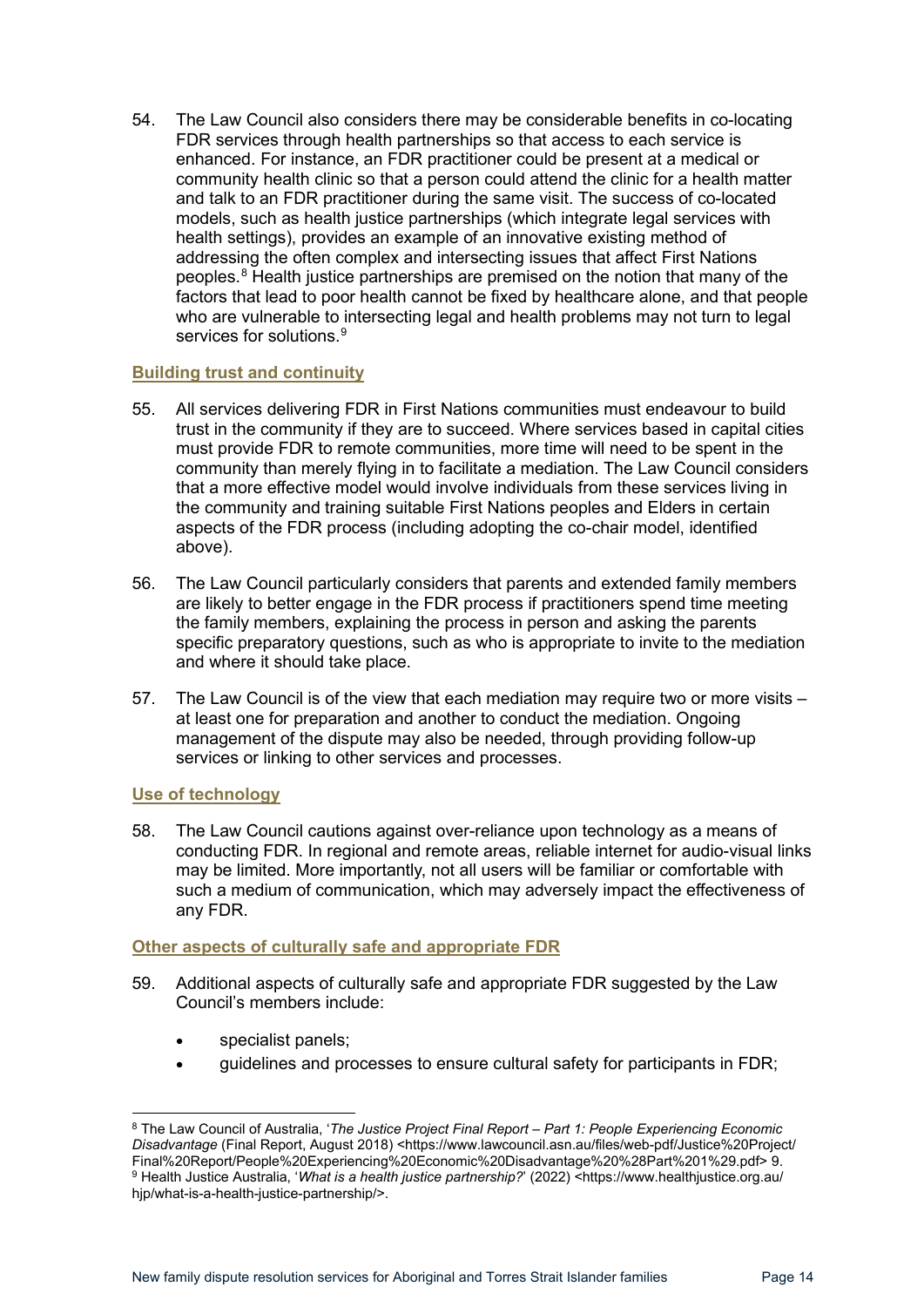- opportunities for additional supports for First Nations clients, including regarding who can attend mediation and suitable processes for mediation, such as allowing it to take place over more than one session;
- a culturally safe and appropriate mediation approach with culturally capable practitioners who represent their First Nations clients;
- funding of cultural reports;
- information about the role of support persons in the FDR process;
- promotional material (i.e., Frequently Asked Questions and factsheets) developed by and written for First Nations peoples in their own language(s) (as applicable);
- parenting agreements to incorporate cultural considerations and ways for these to be upheld;
- intake processes to incorporate the sharing of information around culture; and
- post-conference support for parties who have reached an agreement.

## <span id="page-14-0"></span>**What formal or informal culturally safe and appropriate dispute resolution or family law service models currently exist? What is working well? What could we learn from them?**

60. The Law Council is aware of and acknowledges some promising practices around the country designed to overcome the identified barriers to First Nations peoples accessing appropriate dispute resolution or family law services.

## <span id="page-14-1"></span>**The Federal Circuit and Family Court of Australia**

- 61. As noted above, the FCFCOA's Indigenous List is a noteworthy example of the Court's commitment to the goals in its Reconciliation Action Plan. [10](#page-14-3) It provides a relatively informal and culturally appropriate court setting whereby parties appear before the court with support persons, service providers and extended family, or the relevant child welfare agency, to work through issues in dispute to ensure the safety, wellbeing and best interests of First Nations children.
- 62. The Law Council understands that this model encourages engagement and promotes problem solving by the family, often diverting children from the welfare jurisdiction and providing flexibility in parenting arrangements, which enable First Nations children to remain connected with their families.

## <span id="page-14-2"></span>**North Australian Aboriginal Family Legal Service**

- 63. NAAFLS provides family law advice and representation to Top End Aboriginal communities in the Northern Territory. Aboriginal Client Support Officers work hand in hand with solicitors – who undergo cultural sensitivity training – to ensure the service provided is culturally safe for clients. The Law Council is aware that the presence of a Client Support Officer typically helps clients feel more comfortable in engaging with NAAFLS.
- 64. The Law Council understands that NAAFLS staff travel to remote communities with the Northern Circuit Court, with each community visited between once a month and once every three months. However, the Law Council is aware that the 'fly in' nature of this model presents difficulties for family law matters. As family law proceedings

<span id="page-14-3"></span><sup>10</sup> Federal Circuit and Family Court of Australia, '*Reconciliation Action Plan 2019* – *2021*' (May 2019) <https://www.fcfcoa.gov.au/node/252>.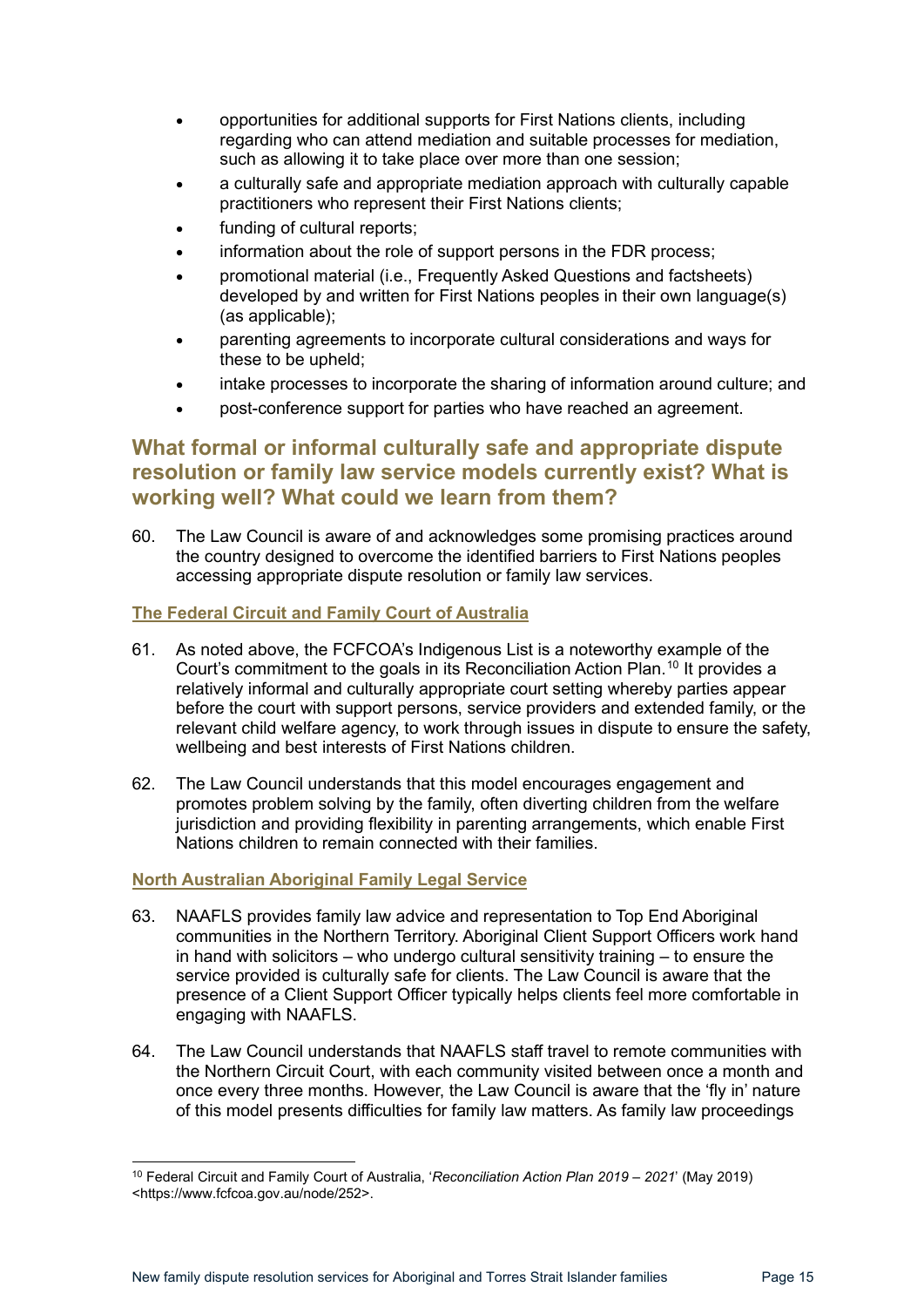are particularly onerous for parties in terms of filing requirements, parties in remote communities can find it difficult to meaningfully engage in such processes.

#### <span id="page-15-0"></span>**Other dispute resolution services in the Northern Territory**

- 65. The Law Council is aware of and commends the Aboriginal Building Connections program, facilitated by Relationships Australia Northern Territory (**RANT**). This free, three-hour group program is designed to educate First Nations parents about the impact of conflict on children post-separation. This program is implemented by a team of First Nations Cultural Advisors and is delivered both on-site to individuals who present to RANT for FDR, and off-site to groups in rehabilitation centres, prisons, women's shelters, and in remote First Nations communities.
- 66. The Law Council is aware that the ARDS Mediation Team in Nhulunbuy delivers a 'two-ways' Dispute Resolution service. ARDS employs local First Nations conciliators who are supported by formally accredited mediators and their dispute resolution process is informed by lore and the role of family in Yolngu culture.
- 67. On the Tiwi Islands, the Ponki Mediators group provides culturally led mediation services and works collaboratively with existing and established services. The Law Council suggests it may be worthwhile for AGD to make contact directly with this group for further information.

## <span id="page-15-1"></span>**What locations are most in need of ACCOs to deliver FDR?**

- 68. As a starting point, the Law Council considers that all locations with a large population of First Nations peoples should have a culturally safe and appropriate FDR service. However, resources should be allocated not solely based on population, but on other measures such as income, given First Nations clients in remote communities face different challenges and have different needs to those in urbanised areas.
- 69. The Law Council recommends that AGD refer to data held by Aboriginal and Torres Strait Islander Legal Services or the Law and Justice Foundation of New South Wales<sup>[11](#page-15-2)</sup> to assist in determining the areas with the greatest demand for FDR services.
- 70. The Law Council is aware that for many residents of remote Top End communities in the Northern Territory, engaging in family law proceedings is extremely challenging, and dispute resolution services are very limited in these areas. Accordingly, the Law Council submits that culturally sensitive and accessible FDR services in remote Northern Territory communities may have a particularly positive impact due to the lack of available services in these locations.

<span id="page-15-2"></span><sup>11</sup> See Delphine Bellerose and Geoff Mulherin, *'Aboriginal and Torres Strait Islander Legal Services National Picture, 2018 – 2019*', Law and Justice Foundation of New South Wales (Report, November 2020) <http://www.lawfoundation.net.au/ljf/site/articleIDs/A42A1194795D1C0A85258632000EDAE0/\$file/ATSILS\_N ational\_Picture\_2020.pdf>.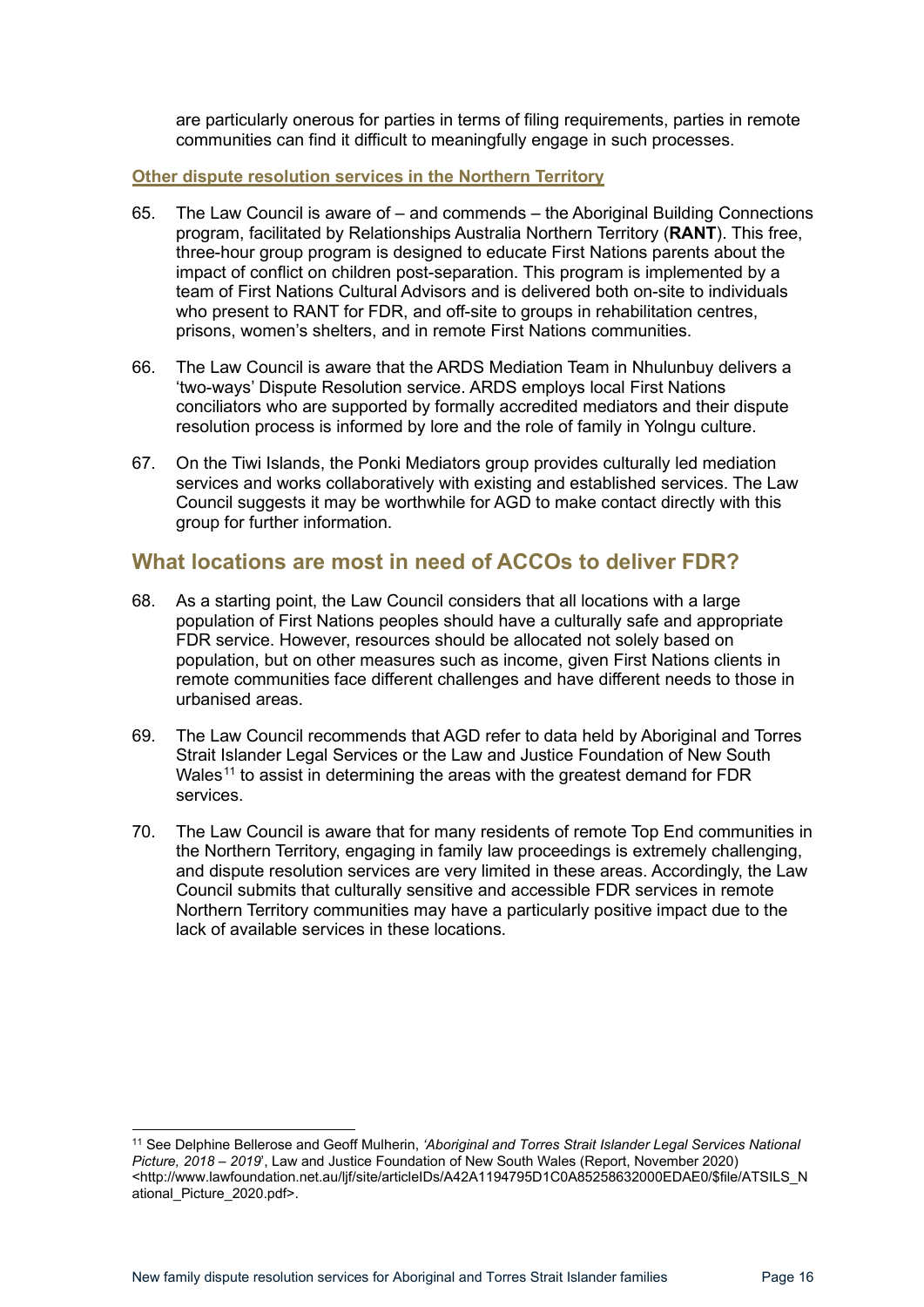## <span id="page-16-0"></span>**How can ACCOs be supported to ensure they can hire and train the right staff for these roles, and grow capacity in providing FDR?**

## <span id="page-16-1"></span>**Funding**

- 71. The Law Council has previously expressed a view that the current level of funding \$8.3 million over three years – does not address the level of need within First Nations communities, particularly compared to other ACCO sectors, such as health.[12](#page-16-4) The Law Council reiterates such view.
- 72. The Law Council submits that sufficient and secure ongoing funding for ACCOs is needed, in order to:
	- attract, recruit and hire appropriate staff (particularly First Nations peoples);
	- enable staff to obtain suitable training; and
	- in the Northern Territory, engage in meaningful consultation and relationshipbuilding with remote communities and travel (or relocate) to remote communities as needed.
- 73. Noting that many ACCOs already experience considerable difficulty attracting staff, particularly in rural and remote areas, the Law Council considers that salary incentives should be considered in the funding model.
- 74. The Law Council suggests that consideration should also be given to funding a practice or program development role, so that there can be overarching support for ACCOs offering FDR, rather than the success of the program relying solely on individuals within each organisation.

## <span id="page-16-2"></span>**Training**

- 75. The Law Council recommends that practitioners, support staff and external advocates who work in First Nations FDR settings should be required to undertake cultural competency training. This is especially the case for individuals who are not Aboriginal or Torres Strait Islander.
- 76. The Law Council considers it important that the cultural competency and safety training provided by ACCOs is generally consistent across the States and Territories and is a prerequisite to receiving funding.
- 77. The Law Council expects ACCOs will play a significant role in ensuring service providers receive ongoing training that is compatible with the dynamics, customs, traditions and values of the community in which it will operate.

## <span id="page-16-3"></span>**Are there any potential barriers to ACCO staff obtaining formal FDR qualifications and what support could be offered to address these barriers?**

78. The Law Council's members have expressed some concerns in respect of the existing qualification and training requirements for FDR practitioners, specifically that it will restrict the availability of practitioners outside major centres and the ability

<span id="page-16-4"></span><sup>12</sup> Law Council of Australia, '*Closing the Gap: additional funding a step in the right direction*' (Media Release, 6 August 2021) <https://lawcouncil.asn.au/publicassets/aba6fb50-66f6-eb11-943f-005056be13b5/ 2021%2008%2006%20-%20MR%20-%20Closing%20the%20Gap.pdf>.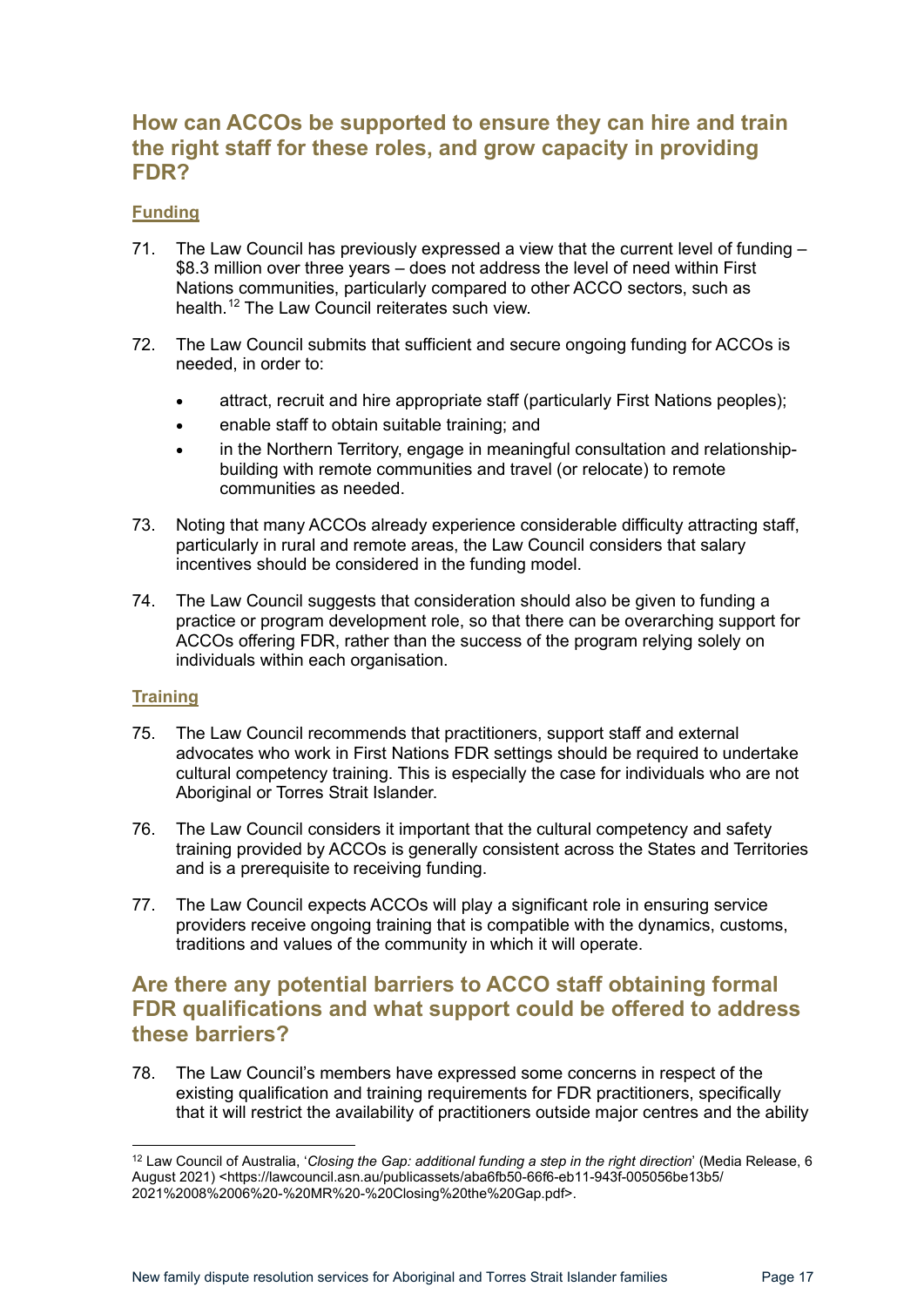of First Nations peoples to undertake this role. As mentioned above, there are concerns that formal qualification requirements for First Nations people, who have significant knowledge, skills and understandings of the social networks in their communities, will function as gatekeeping.

#### <span id="page-17-0"></span>**Tertiary qualifications**

- 79. The Law Council submits that the over-specification of narrow qualification requirements, as opposed to professional accreditation or certification by professional organisations, may lead to problems with the provisions of suitable services at the regional level, not to mention constraining the possibility of First Nations persons being appointed as FDR practitioners.
- 80. The Discussion Paper appears to place undue emphasis on the Vocational Graduate Diploma of Family Dispute Resolution (**Graduate Diploma**). [13](#page-17-2) While reference is made to the Family Law (Family Dispute Resolution Practitioners) Regulations 2008 (Cth), the Discussion Paper has not adequately dealt with the ability to be accredited by a recognised mediation body, as provided for in regulation 5(3). The Law Council submits that any discussion or proposal regarding the Graduate Diploma must include reference to an appropriate professional body.
- 81. The Law Council submits that there may be limited ACCO staff based in remote communities who have the prerequisite degree to enrol in the Graduate Diploma (or equivalent course). As such, ACCOs based in remote communities may need support in providing staff with the opportunity to engage in relevant tertiary education with a long-term goal of being a local FDR practitioner.
- 82. Further, the number of First Nations persons who are attaining tertiary qualifications remain disproportionately low per capita. Emphasising tertiary qualifications as a condition to appointment as an FDR practitioner is likely to reduce the number of First Nations peoples providing those services. The Law Council notes that whatever benefits cultural competence training may bring, the most culturally competent regime is one of self-determination, where First Nations peoples are involved at every level of the system, including FDR.
- 83. The Law Council considers that if this program is to succeed, a new paradigm will be needed, in which the qualities, attributes and experiences of ACCO staff are supported by training to ensure adequate access to FDR services by people of the community, in the community.

## <span id="page-17-1"></span>**National Mediator Accreditation System standard**

- 84. The Law Council submits that the requirement for a person (without a prerequisite tertiary qualification or relevant FDR experience) to enrol in the Graduate Diploma if they have accreditation under the National Mediator Accreditation System (**NMAS**) should not be pursued. This is because NMAS is currently a voluntary industry standard and making it a base requirement for prospective FDR practitioners creates a monopoly, which is undesirable and would likely create further barriers to access.
- 85. The Law Council instead suggests there may be scope to utilise legal professional bodies, which already have accreditation requirements for lawyers acting in an ADR capacity. Legal professional bodies have developed quality standards within a highly regulated dispute resolution environment and strong disciplinary requirements

<span id="page-17-2"></span><sup>13</sup> Attorney-General's Department, '*New family dispute resolution services for Aboriginal and Torres Strait Islander families*' (Discussion Paper, January 2022) 5-6.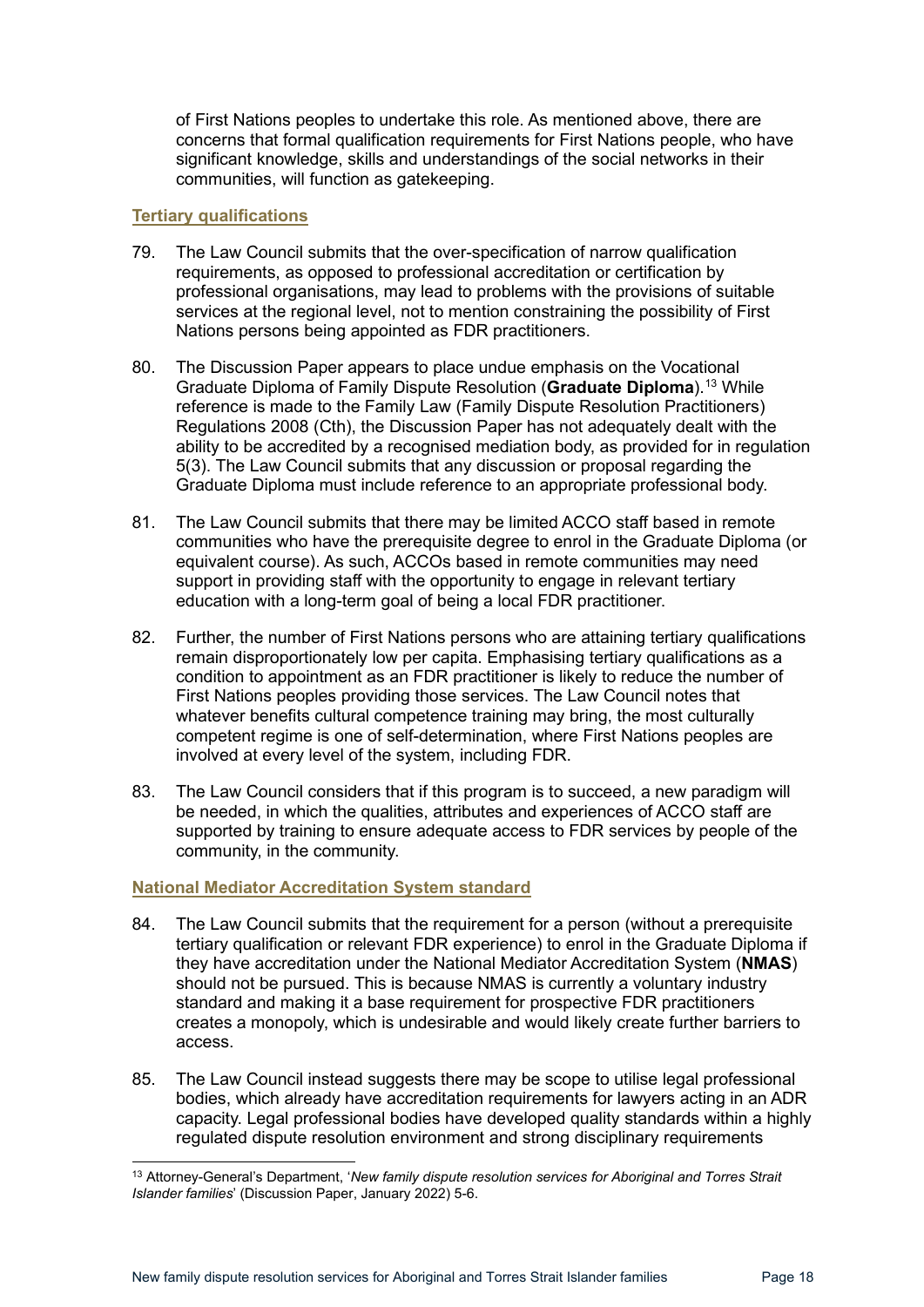embedded in legal professional legislation. However, further consideration should be given as to the practicalities of legal professional bodies taking on an oversight role for non-lawyer FDR practitioners.

## <span id="page-18-0"></span>**Alternatives to obtaining formal qualifications**

- 86. The Law Council proposes that the FDR practitioner standard should be that a practitioner has met the training or competency requirements established by their professional body to act as a mediator.
- 87. Similar to the conceptual consideration that should be carried out in relation to an appropriate FDR model for First Nations families, the Law Council submits that higher-level consideration should be given to what kind of qualifications and qualities First Nations FDR practitioners ought to possess.
- 88. The Law Council recommends there be an alternative pathway for accreditation for First Nations FDR practitioners. It might also be useful to consider an accreditation process which provides 'credit' for relevant work or educational experience.
- 89. In the Law Council's view, FDR practitioners providing services for First Nations families should, most importantly, have the expertise of someone who is embedded in First Nations cultural knowledge and practice. Knowledge of the law (in the family and care jurisdictions) should buttress this expertise.
- 90. As outlined above, the Law Council would encourage the use of First Nations persons to co-chair the FDR wherever possible, which would assist those persons – in conjunction with training from appropriate bodies – to obtain the 50 hours of supervised practice necessary for attaining accreditation.<sup>[14](#page-18-2)</sup> This approach would consequently increase the probability of more First Nations peoples becoming FDR practitioners.

## <span id="page-18-1"></span>**Working with Children Checks**

- 91. The Law Council notes that mandatory Working with Children Checks (**WWCC**) can present a potential administrative barrier to otherwise fit and appropriate First Nations carers in the child protection system.
- 92. The Law Council submits that such checks, albeit well-intentioned, may function as a bureaucratic barrier to First Nations peoples who could be appropriate FDR practitioners, but are deterred due to the WWCC application requirements and process. First Nations peoples may also assume that having a criminal record will automatically preclude them from receiving a WWCC, which is not necessarily the case.
- 93. The Law Council acknowledges and supports the policy intent behind requiring mandatory WWCCs for people who engage in child-related work, in order to protect vulnerable children. Nonetheless, consideration could perhaps be given as to whether compulsory WWCCs are justified for FDR practitioners, and whether a less onerous requirement would assist in encouraging First Nations peoples to pursue a career as an FDR practitioner.

<span id="page-18-2"></span><sup>14</sup> Ibid 6.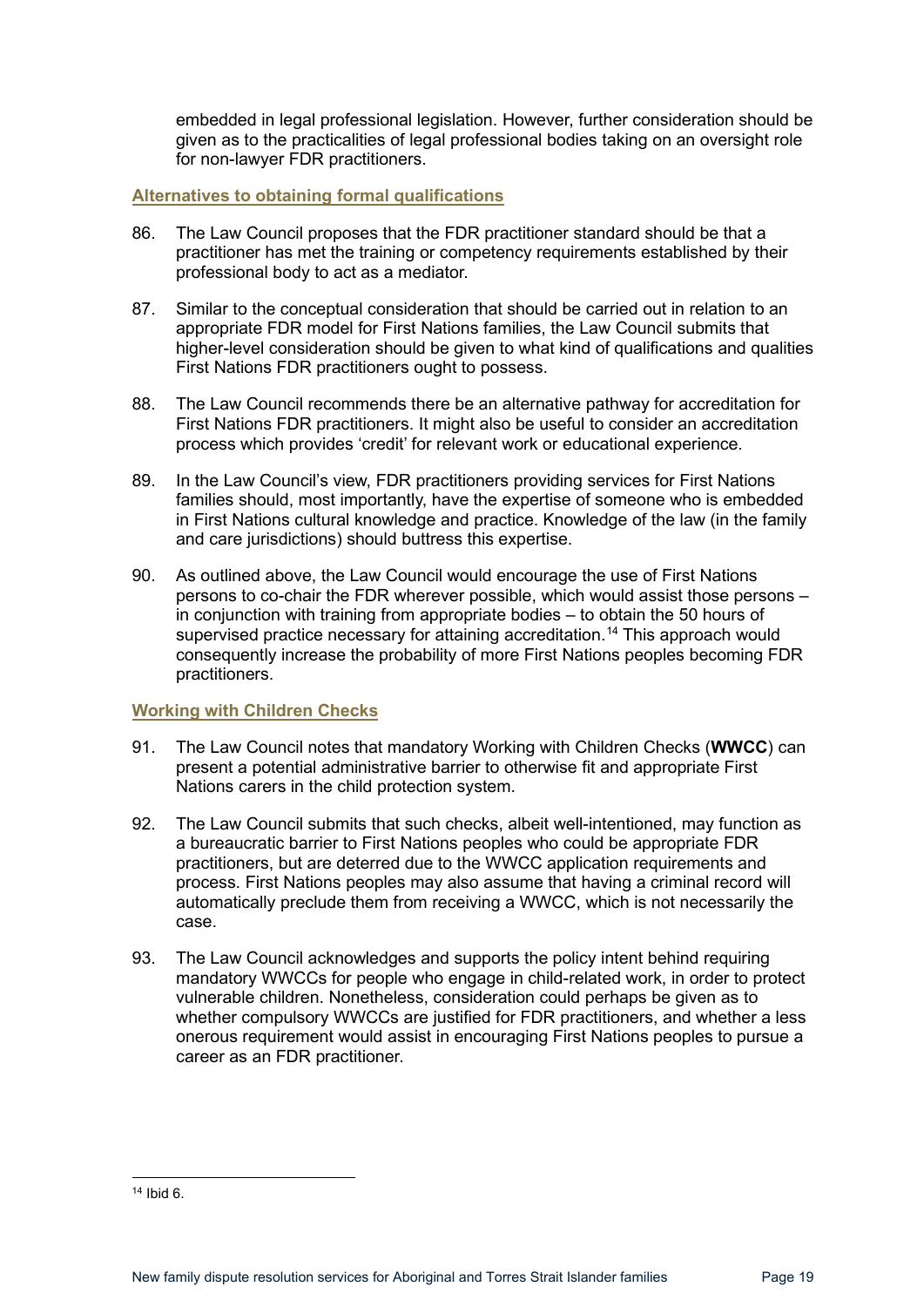## <span id="page-19-0"></span>**Are there other activities that could be part of this grant opportunity?**

- 94. The Law Council submits that where it is most appropriate for a FDR practitioner to be based in a remote community, relocation and living costs may be required. Language training may also be appropriate to enable FDR practitioners to more effectively communicate with clients.
- 95. The Law Council considers that activities directed towards forging links between ACCOs and appropriate Aboriginal and Torres Strait Islander legal services should be encouraged. First Nations families can be empowered by having access to appropriate legal advice and knowledge of their options.
- 96. Funded activities must also encompass regular reviews of how the FDR service is functioning and how it is perceived by the community. The Law Council considers it is essential that First Nations peoples with strong community connections can receive honest feedback about the service from community members.

## <span id="page-19-1"></span>**Do you have any other comments about the proposed grant activities?**

- 97. The Law Council reiterates that the proposed funding appears to be inadequate and must make allowance for suitably experienced counsel and accommodate the increasing trend towards pre-litigation mediation, as well as FDR within the litigation process.
- 98. The Law Council recommends that the terms of the grants ought to be extended to counsel qualified to act in mediation. The system must include the capability for the ACCOs selected for this program to be able to brief work to suitably experienced counsel.
- 99. The Law Council recognises there is now an increasing practice in the FCFCOA to have a form of pre-action mediation. It is important that the scope of funding and expected work accommodate the increasing emphasis on pre-litigation mediation, in addition to mandated mediation during the formal court process.
- 100. Measures should be put in place to ensure that legal assistance is available to the parties involved in FDR mediation. It cannot be assumed that all parties will automatically qualify for legal assistance. The Law Council submits that having both parties adequately represented will assist in facilitating more effective outcomes.
- 101. The Law Council recommends that as an initial step, a pilot of the program be conducted in a geographical area of identified need in order to test the level of funding required. A pilot program would allow issues to be identified quickly and to ensure that funding is sufficient before the program is rolled out more broadly.

## <span id="page-19-2"></span>**What measures could be put in place to help address and mitigate some of the identified barriers to service access, to support participation in FDR?**

- 102. The Law Council suggests the following measures be put in place to help address and mitigate the barriers to service access identified in the Discussion Paper:
	- Language barriers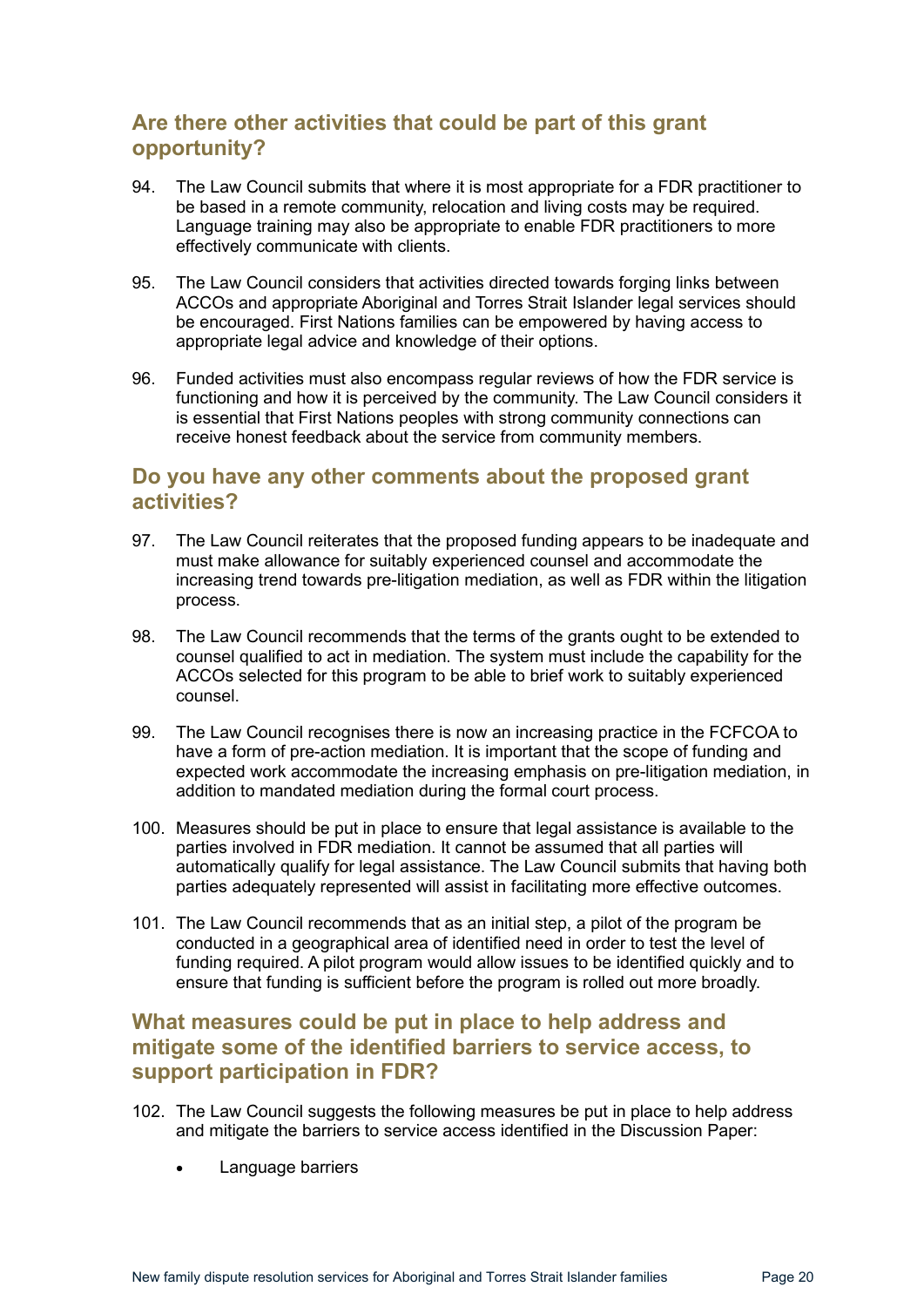- language training for practitioners;
- use of interpreters; and
- employment of local First Nations liaison officers.
- Physical barriers
	- some communities may benefit from the installation of audio-visual link facilities for FDR if on-site mediation is not possible; [15](#page-20-1) and
	- FDR practitioners based in communities would avoid the need for expensive travel.
- Perception of bias against men
	- education programs alongside FDR services to promote understanding of FDR services in the community; and
	- co-chair mediations by male and female practitioners.
- Cultural barriers in respect of the shame of separation
	- culturally informed education programs.
- Fear of gossip
	- ensuring sufficient local staff to avoid family conflicts; and
	- clear confidentiality requirements.
- 103. The Law Council notes that remoteness is not identified in the Discussion Paper as a barrier to service access. The Law Council considers that geographic remoteness is a relevant barrier to service which must be considered in the design of this program. The Law Council is aware that typically, the more remote the community, the greater the need.

## <span id="page-20-0"></span>**What should AGD consider when selecting which organisations should receive funding for this program?**

- 104. The Law Council submits that the normal tendering process for the provision of services is not appropriate in this instance. Instead, more attention should be placed on encouraging the use of existing organisations with day-to-day contact with First Nations communities, such as Aboriginal and Torres Strait Islander Legal Services. The service should be delivered regionally, in the community, to the greatest extent possible.
- 105. The Law Council notes that these organisations may already have regional coverage and an administrative hub to participate, and this will avoid undue duplication of costs. It would also maximise existing lines of communication into local First Nations communities which would encourage trust in service provision.
- 106. Whether an ACCO is connected to a legal service and how this interacts with a client's ability to access their own lawyer is another consideration. For example, anyone accessing legal aid with respect to a family law matter is required to participate in Legal Aid Queensland mediation, but Legal Aid Queensland does not fund representation for assistance in the non-lawyer assisted programmes.

<span id="page-20-1"></span><sup>&</sup>lt;sup>15</sup> See, however, discussion on the use of technology at paragraph 58.